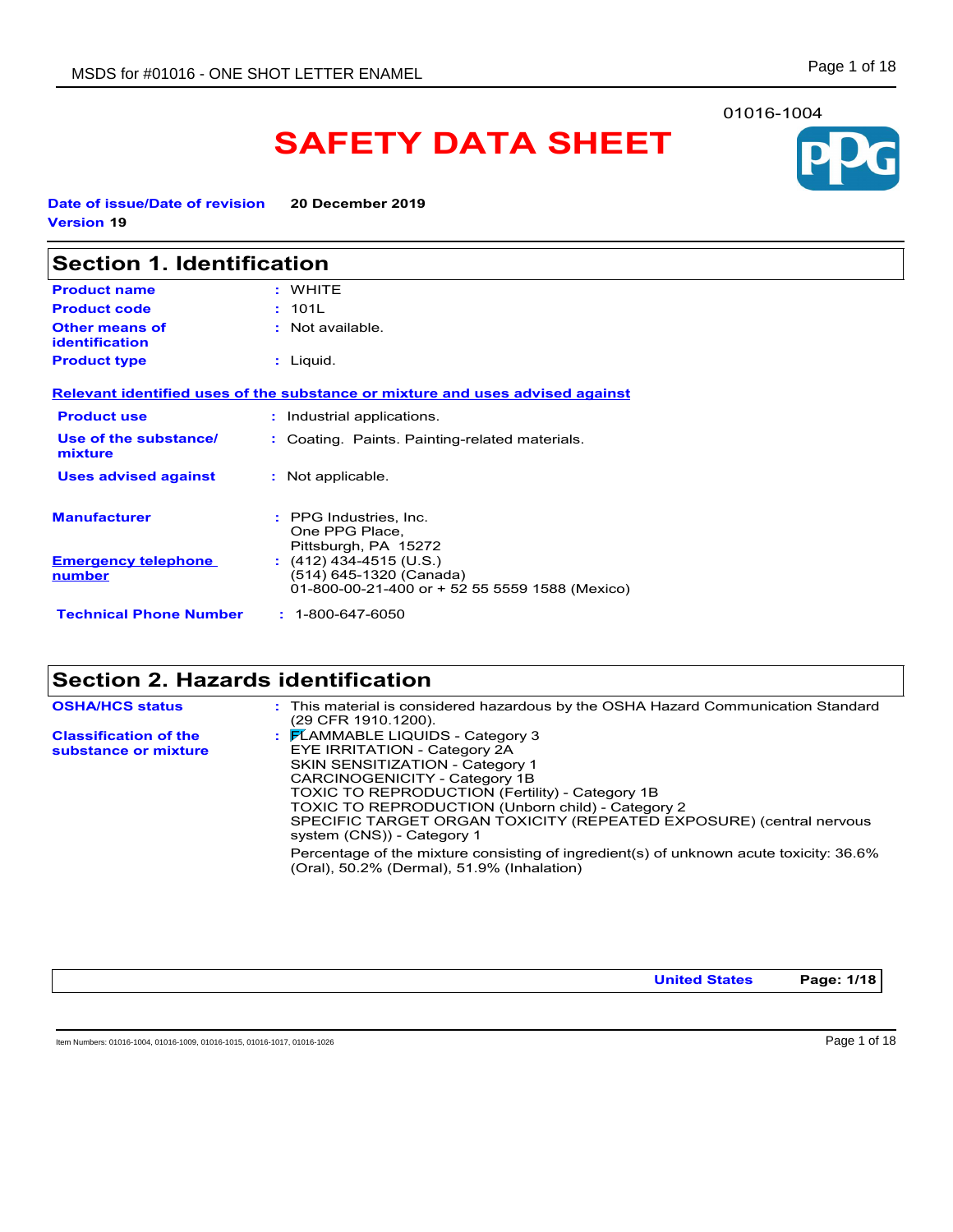#### **Product name WHITE Section 2. Hazards identification Signal word :** Danger Hazard statements **:** Flammable liquid and vapor. Causes serious eye irritation. May cause an allergic skin reaction. May cause cancer. May damage fertility. Suspected of damaging the unborn child. Causes damage to organs through prolonged or repeated exposure. (central nervous system (CNS)) **Hazard pictograms : Precautionary statements Prevention :** Obtain special instructions before use. Do not handle until all safety precautions have been read and understood. Wear protective gloves. Wear eye or face protection. Wear protective clothing. Keep away from heat, hot surfaces, sparks, open flames and other ignition sources. No smoking. Use explosion-proof electrical, ventilating, lighting and all material-handling equipment. Use only non-sparking tools. Take precautionary measures against static discharge. Keep container tightly closed. Do not breathe vapor. Do not eat, drink or smoke when using this product. Wash hands thoroughly after handling. Contaminated work clothing must not be allowed out of the workplace. **Response :** Get medical attention if you feel unwell. IF exposed or concerned: Get medical attention. IF ON SKIN (or hair): Take off immediately all contaminated clothing. Rinse skin with water or shower. IF ON SKIN: Wash with plenty of soap and water. Wash contaminated clothing before reuse. If skin irritation or rash occurs: Get medical attention. IF IN EYES: Rinse cautiously with water for several minutes. Remove contact lenses, if present and easy to do. Continue rinsing. If eye irritation persists: Get medical attention. **Storage :** Store locked up. Store in a well-ventilated place. Keep cool. **Disposal :** Dispose of contents and container in accordance with all local, regional, national and international regulations. **GHS label elements Supplemental label elements :** Sanding and grinding dusts may be harmful if inhaled. Repeated exposure to high vapor concentrations may cause irritation of the respiratory system and permanent brain and nervous system damage. Inhalation of vapor/aerosol concentrations above the recommended exposure limits causes headaches, drowsiness and nausea and may lead to unconsciousness or death. Avoid contact with skin and clothing. Wash thoroughly after handling. Emits toxic fumes when heated. DANGER - RAGS, STEEL WOOL OR WASTE SOAKED WITH THIS PRODUCT MAY SPONTANEOUSLY CATCH FIRE IF IMPROPERLY DISCARDED. IMMEDIATELY AFTER EACH USE, This product contains TiO2 which has been classified as a GHS Carcinogen Category 2 based on its IARC 2B classification. For many PPG products, TiO2 is utilized as a raw material in a liquid coating formulation. In this case, the TiO2 particles are bound in a matrix with no meaningful potential for human exposure to unbound particles of TiO2 when the product is applied with a brush or roller. Sanding the coating surface or mist from spray applications may be harmful depending on the duration and level of exposure and require the use of appropriate personal protective equipment and/or engineering controls (see Section 8). **United States Page: 2/18**

**Product code 101L Date of issue 20 December 2019 Version 19**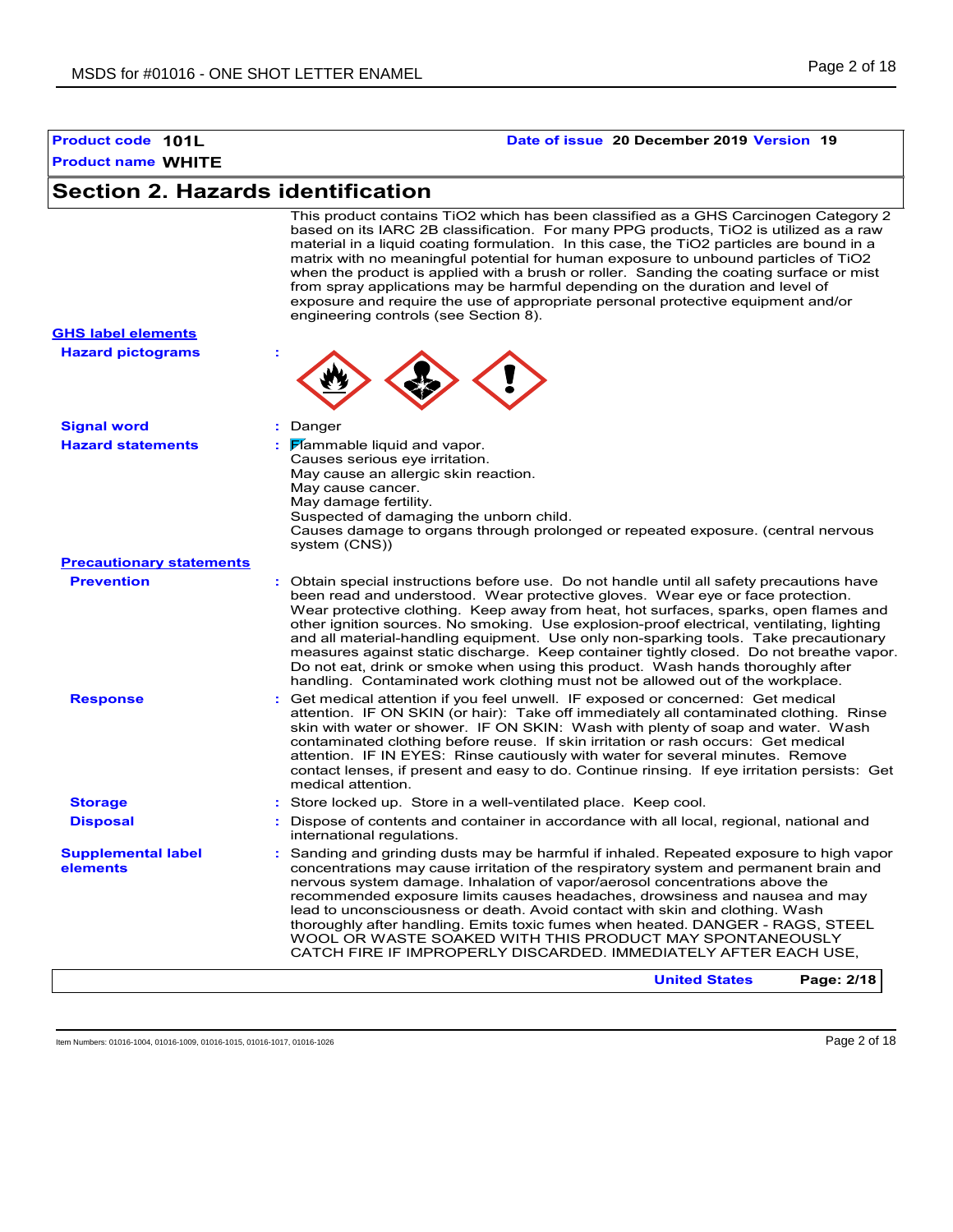**Product code 101L Date of issue 20 December 2019 Version 19**

## **Section 2. Hazards identification**

PLACE RAGS, STEEL WOOL OR WASTE IN A SEALED WATER-FILLED METAL CONTAINER.

**Hazards not otherwise classified**

**:** Prolonged or repeated contact may dry skin and cause irritation.

# **Section 3. Composition/information on ingredients**

| <b>Substance/mixture</b> | : Mixture |
|--------------------------|-----------|
| <b>Product name</b>      | $:$ WHITE |

| Ingredient name                             | $\frac{9}{6}$ | <b>CAS number</b> |
|---------------------------------------------|---------------|-------------------|
| <b>titanium</b> dioxide                     | ≥20 - ≤50     | 13463-67-7        |
| Stoddard solvent                            | l≥5.0 - ≤10   | 8052-41-3         |
| Distillates (petroleum), hydrotreated light | l≥1.0 - ≤5.0  | 64742-47-8        |
| Solvent naphtha (petroleum), light aromatic | l≥1.0 - ≤5.0  | 64742-95-6        |
| Naphtha (petroleum), hydrotreated heavy     | l≥1.0 - ≤5.0  | 64742-48-9        |
| 1,2,4-trimethylbenzene                      | l≥1.0 - ≤4.2  | 95-63-6           |
| aluminium oxide                             | l≥1.0 - ≤5.0  | 1344-28-1         |
| xylene                                      | ≤1.8          | 1330-20-7         |
| 2-ethylhexanoic acid, zirconium salt        | ≤1.0          | 22464-99-9        |
| cobalt bis(2-ethylhexanoate)                | < 1.0         | 136-52-7          |
| ethylbenzene                                | < 1.0         | $100 - 41 - 4$    |

SUB codes represent substances without registered CAS Numbers.

Any concentration shown as a range is to protect confidentiality or is due to batch variation.

**There are no additional ingredients present which, within the current knowledge of the supplier and in the concentrations applicable, are classified as hazardous to health or the environment and hence require reporting in this section.**

**Occupational exposure limits, if available, are listed in Section 8.**

### **Section 4. First aid measures**

**Description of necessary first aid measures** If ingestion, irritation, any type of overexposure or symptoms of overexposure occur during or persists after use of this product, contact a POISON CONTROL CENTER, EMERGENCY ROOM OR PHYSICIAN immediately; have Safety Data Sheet information available. Never give anything by mouth to an unconscious or convulsing person.

#### **Eye contact Skin contact Inhalation Ingestion : :** Remove contaminated clothing and shoes. Wash skin thoroughly with soap and water **:** Remove to fresh air. Keep person warm and at rest. If not breathing, if breathing is **:** Remove contact lenses, irrigate copiously with clean, fresh water, holding the eyelids **Most important symptoms/effects, acute and delayed** apart for at least 10 minutes and seek immediate medical advice. irregular or if respiratory arrest occurs, provide artificial respiration or oxygen by trained personnel. or use recognized skin cleanser. Do NOT use solvents or thinners. : If swallowed, seek medical advice immediately and show this container or label. Keep person warm and at rest. Do NOT induce vomiting.

# **Potential acute health effects**

**United States Page: 3/18**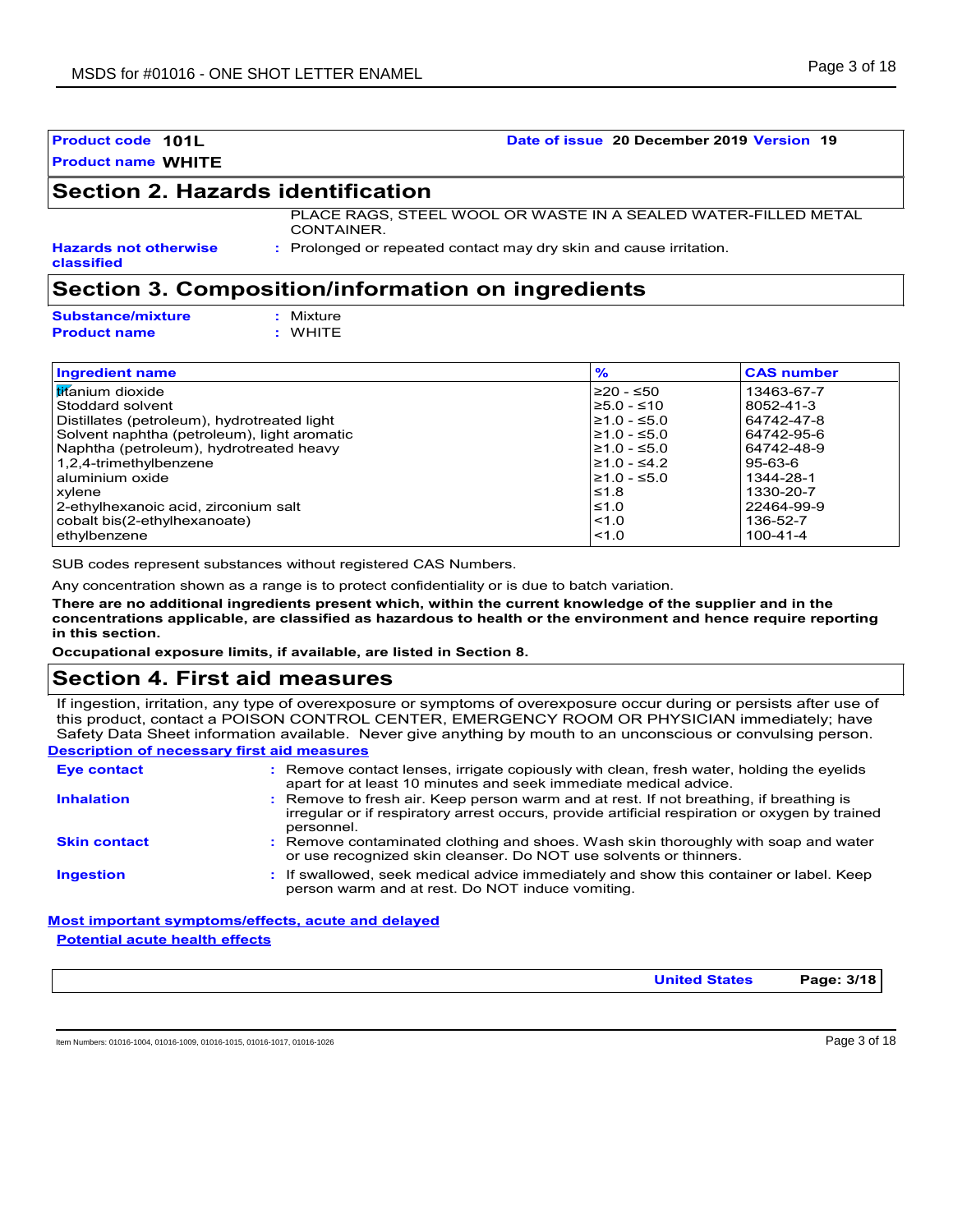### **Product code 101L Date of issue 20 December 2019 Version 19**

| <b>Section 4. First aid measures</b> |                                                                                                                                                                           |  |  |
|--------------------------------------|---------------------------------------------------------------------------------------------------------------------------------------------------------------------------|--|--|
| <b>Eye contact</b>                   | : Causes serious eye irritation.                                                                                                                                          |  |  |
| <b>Inhalation</b>                    | No known significant effects or critical hazards.                                                                                                                         |  |  |
| <b>Skin contact</b>                  | Defatting to the skin. May cause skin dryness and irritation. May cause an allergic skin<br>reaction.                                                                     |  |  |
| <b>Ingestion</b>                     | : No known significant effects or critical hazards.                                                                                                                       |  |  |
| <b>Over-exposure signs/symptoms</b>  |                                                                                                                                                                           |  |  |
| <b>Eye contact</b>                   | : Adverse symptoms may include the following:<br>pain or irritation<br>watering<br>redness                                                                                |  |  |
| <b>Inhalation</b>                    | : Adverse symptoms may include the following:<br>reduced fetal weight<br>increase in fetal deaths<br>skeletal malformations                                               |  |  |
| <b>Skin contact</b>                  | Adverse symptoms may include the following:<br>irritation<br>redness<br>dryness<br>cracking<br>reduced fetal weight<br>increase in fetal deaths<br>skeletal malformations |  |  |
| <b>Ingestion</b>                     | Adverse symptoms may include the following:<br>reduced fetal weight<br>increase in fetal deaths<br>skeletal malformations                                                 |  |  |
|                                      | Indication of immediate medical attention and special treatment needed, if necessary                                                                                      |  |  |
| <b>Notes to physician</b>            | : Treat symptomatically. Contact poison treatment specialist immediately if large<br>quantities have been ingested or inhaled.                                            |  |  |
| <b>Specific treatments</b>           | : No specific treatment.                                                                                                                                                  |  |  |

**Protection of first-aiders :** No action shall be taken involving any personal risk or without suitable training. If it is suspected that fumes are still present, the rescuer should wear an appropriate mask or self-contained breathing apparatus. It may be dangerous to the person providing aid to give mouth-to-mouth resuscitation. Wash contaminated clothing thoroughly with water before removing it, or wear gloves.

**See toxicological information (Section 11)**

### **Section 5. Fire-fighting measures** g) or foam. **Extinguishing media**

| <b>Suitable extinguishing</b><br>media | : Use dry chemical, $CO2$ , water spray (for |
|----------------------------------------|----------------------------------------------|
| Unsuitable extinguishing<br>media      | : Do not use water jet.                      |

**United States Page: 4/18**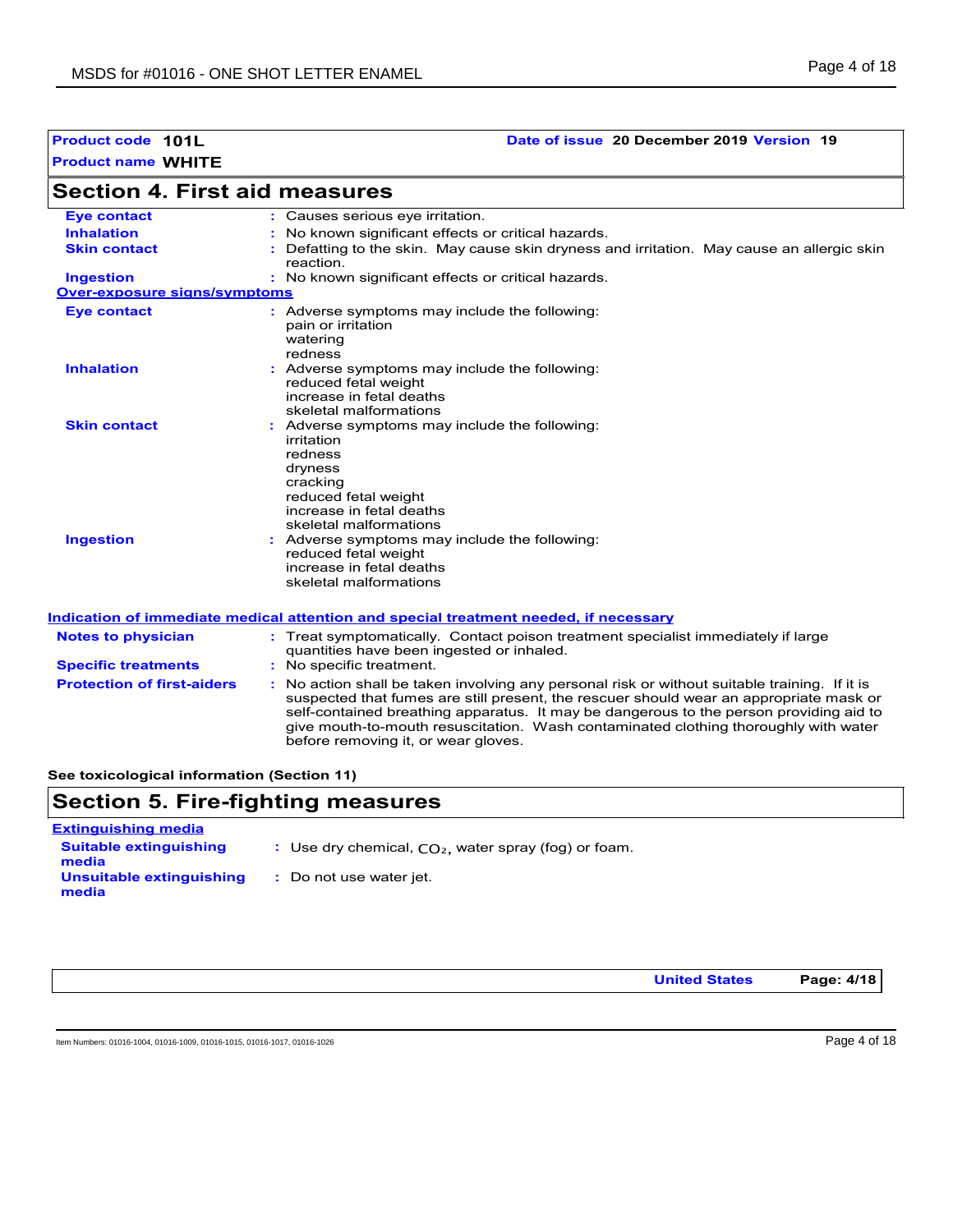#### **Product code 101L Date of issue 20 December 2019 Version 19**

# **Section 5. Fire-fighting measures**

| <b>Specific hazards arising</b><br>from the chemical     | : Flammable liquid and vapor. In a fire or if heated, a pressure increase will occur and<br>the container may burst, with the risk of a subsequent explosion. Runoff to sewer may<br>create fire or explosion hazard. This material is harmful to aquatic life with long lasting<br>effects. Fire water contaminated with this material must be contained and prevented<br>from being discharged to any waterway, sewer or drain. |
|----------------------------------------------------------|-----------------------------------------------------------------------------------------------------------------------------------------------------------------------------------------------------------------------------------------------------------------------------------------------------------------------------------------------------------------------------------------------------------------------------------|
| <b>Hazardous thermal</b><br>decomposition products       | : Decomposition products may include the following materials:<br>carbon oxides<br>metal oxide/oxides                                                                                                                                                                                                                                                                                                                              |
| <b>Special protective actions</b><br>for fire-fighters   | : Promptly isolate the scene by removing all persons from the vicinity of the incident if<br>there is a fire. No action shall be taken involving any personal risk or without suitable<br>training. Move containers from fire area if this can be done without risk. Use water<br>spray to keep fire-exposed containers cool.                                                                                                     |
| <b>Special protective</b><br>equipment for fire-fighters | Fire-fighters should wear appropriate protective equipment and self-contained breathing<br>apparatus (SCBA) with a full face-piece operated in positive pressure mode.                                                                                                                                                                                                                                                            |

# **Section 6. Accidental release measures**

|                                                              | Personal precautions, protective equipment and emergency procedures                                                                                                                                                                                                                                                                                                                                                                                                                                                                                                                                                                                                                                                                                                |
|--------------------------------------------------------------|--------------------------------------------------------------------------------------------------------------------------------------------------------------------------------------------------------------------------------------------------------------------------------------------------------------------------------------------------------------------------------------------------------------------------------------------------------------------------------------------------------------------------------------------------------------------------------------------------------------------------------------------------------------------------------------------------------------------------------------------------------------------|
| For non-emergency<br>personnel                               | : No action shall be taken involving any personal risk or without suitable training.<br>Evacuate surrounding areas. Keep unnecessary and unprotected personnel from<br>entering. Do not touch or walk through spilled material. Shut off all ignition sources.<br>No flares, smoking or flames in hazard area. Avoid breathing vapor or mist. Provide<br>adequate ventilation. Wear appropriate respirator when ventilation is inadequate. Put<br>on appropriate personal protective equipment.                                                                                                                                                                                                                                                                    |
| For emergency responders                                     | If specialized clothing is required to deal with the spillage, take note of any information in<br>Section 8 on suitable and unsuitable materials. See also the information in "For non-<br>emergency personnel".                                                                                                                                                                                                                                                                                                                                                                                                                                                                                                                                                   |
| <b>Environmental precautions</b>                             | : Avoid dispersal of spilled material and runoff and contact with soil, waterways, drains<br>and sewers. Inform the relevant authorities if the product has caused environmental<br>pollution (sewers, waterways, soil or air).                                                                                                                                                                                                                                                                                                                                                                                                                                                                                                                                    |
| <b>Methods and materials for containment and cleaning up</b> |                                                                                                                                                                                                                                                                                                                                                                                                                                                                                                                                                                                                                                                                                                                                                                    |
| <b>Small spill</b>                                           | Stop leak if without risk. Move containers from spill area. Use spark-proof tools and<br>explosion-proof equipment. Dilute with water and mop up if water-soluble. Alternatively,<br>or if water-insoluble, absorb with an inert dry material and place in an appropriate waste<br>disposal container. Dispose of via a licensed waste disposal contractor.                                                                                                                                                                                                                                                                                                                                                                                                        |
| <b>Large spill</b>                                           | Stop leak if without risk. Move containers from spill area. Use spark-proof tools and<br>explosion-proof equipment. Approach release from upwind. Prevent entry into sewers,<br>water courses, basements or confined areas. Wash spillages into an effluent treatment<br>plant or proceed as follows. Contain and collect spillage with non-combustible.<br>absorbent material e.g. sand, earth, vermiculite or diatomaceous earth and place in<br>container for disposal according to local regulations (see Section 13). Dispose of via a<br>licensed waste disposal contractor. Contaminated absorbent material may pose the<br>same hazard as the spilled product. Note: see Section 1 for emergency contact<br>information and Section 13 for waste disposal. |

**United States Page: 5/18**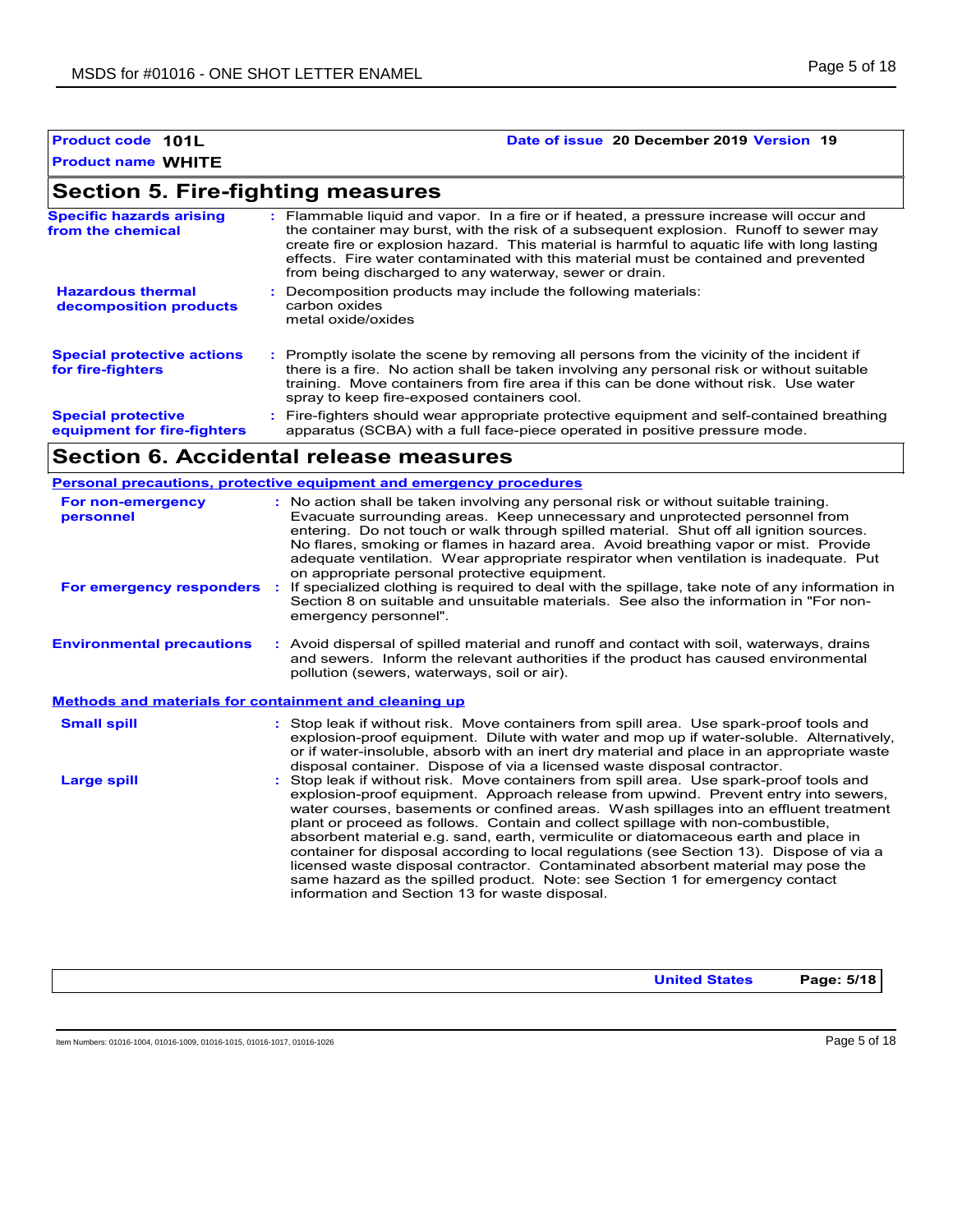## **Section 7. Handling and storage**

| <b>Precautions for safe handling</b>                                             |                                                                                                                                                                                                                                                                                                                                                                                                                                                                                                                                                                                                                                                                                                                                                                                                                                                                                                                                                                                                                                                                                                                                                                     |
|----------------------------------------------------------------------------------|---------------------------------------------------------------------------------------------------------------------------------------------------------------------------------------------------------------------------------------------------------------------------------------------------------------------------------------------------------------------------------------------------------------------------------------------------------------------------------------------------------------------------------------------------------------------------------------------------------------------------------------------------------------------------------------------------------------------------------------------------------------------------------------------------------------------------------------------------------------------------------------------------------------------------------------------------------------------------------------------------------------------------------------------------------------------------------------------------------------------------------------------------------------------|
| <b>Protective measures</b>                                                       | : Put on appropriate personal protective equipment (see Section 8). Persons with a<br>history of skin sensitization problems should not be employed in any process in which<br>this product is used. Avoid exposure - obtain special instructions before use. Avoid<br>exposure during pregnancy. Do not handle until all safety precautions have been read<br>and understood. Do not get in eyes or on skin or clothing. Do not breathe vapor or mist.<br>Do not ingest. Use only with adequate ventilation. Wear appropriate respirator when<br>ventilation is inadequate. Do not enter storage areas and confined spaces unless<br>adequately ventilated. Keep in the original container or an approved alternative made<br>from a compatible material, kept tightly closed when not in use. Store and use away<br>from heat, sparks, open flame or any other ignition source. Use explosion-proof<br>electrical (ventilating, lighting and material handling) equipment. Use only non-sparking<br>tools. Take precautionary measures against electrostatic discharges. Empty containers<br>retain product residue and can be hazardous. Do not reuse container. |
| <b>Special precautions</b>                                                       | Ingestion of product or cured coating may be harmful. Materials such as cleaning rags,<br>paper wipes and protective clothing, which are contaminated with the product may<br>spontaneously self-ignite some hours later. To avoid the risks of fires, all contaminated<br>materials should be stored in purpose-built containers or in metal containers with tight-<br>fitting, self-closing lids. Contaminated materials should be removed from the workplace<br>at the end of each working day and be stored outside. If this material is part of a<br>multiple component system, read the Safety Data Sheet(s) for the other component or<br>components before blending as the resulting mixture may have the hazards of all of its<br>parts.                                                                                                                                                                                                                                                                                                                                                                                                                   |
| <b>Advice on general</b><br>occupational hygiene                                 | Eating, drinking and smoking should be prohibited in areas where this material is<br>handled, stored and processed. Workers should wash hands and face before eating,<br>drinking and smoking. Remove contaminated clothing and protective equipment before<br>entering eating areas. See also Section 8 for additional information on hygiene<br>measures.                                                                                                                                                                                                                                                                                                                                                                                                                                                                                                                                                                                                                                                                                                                                                                                                         |
| <b>Conditions for safe storage,</b><br>including any<br><b>incompatibilities</b> | Do not store below the following temperature: $5^{\circ}$ C (41 $^{\circ}$ F). Store in accordance with<br>local regulations. Store in a segregated and approved area. Store in original container<br>protected from direct sunlight in a dry, cool and well-ventilated area, away from<br>incompatible materials (see Section 10) and food and drink. Eliminate all ignition<br>sources. Separate from oxidizing materials. Keep container tightly closed and sealed<br>until ready for use. Containers that have been opened must be carefully resealed and<br>kept upright to prevent leakage. Do not store in unlabeled containers. Use appropriate<br>containment to avoid environmental contamination.                                                                                                                                                                                                                                                                                                                                                                                                                                                        |

# **Section 8. Exposure controls/personal protection**

**Control parameters Occupational exposure limits**

**United States Page: 6/18**

**Product code 101L Date of issue 20 December 2019 Version 19**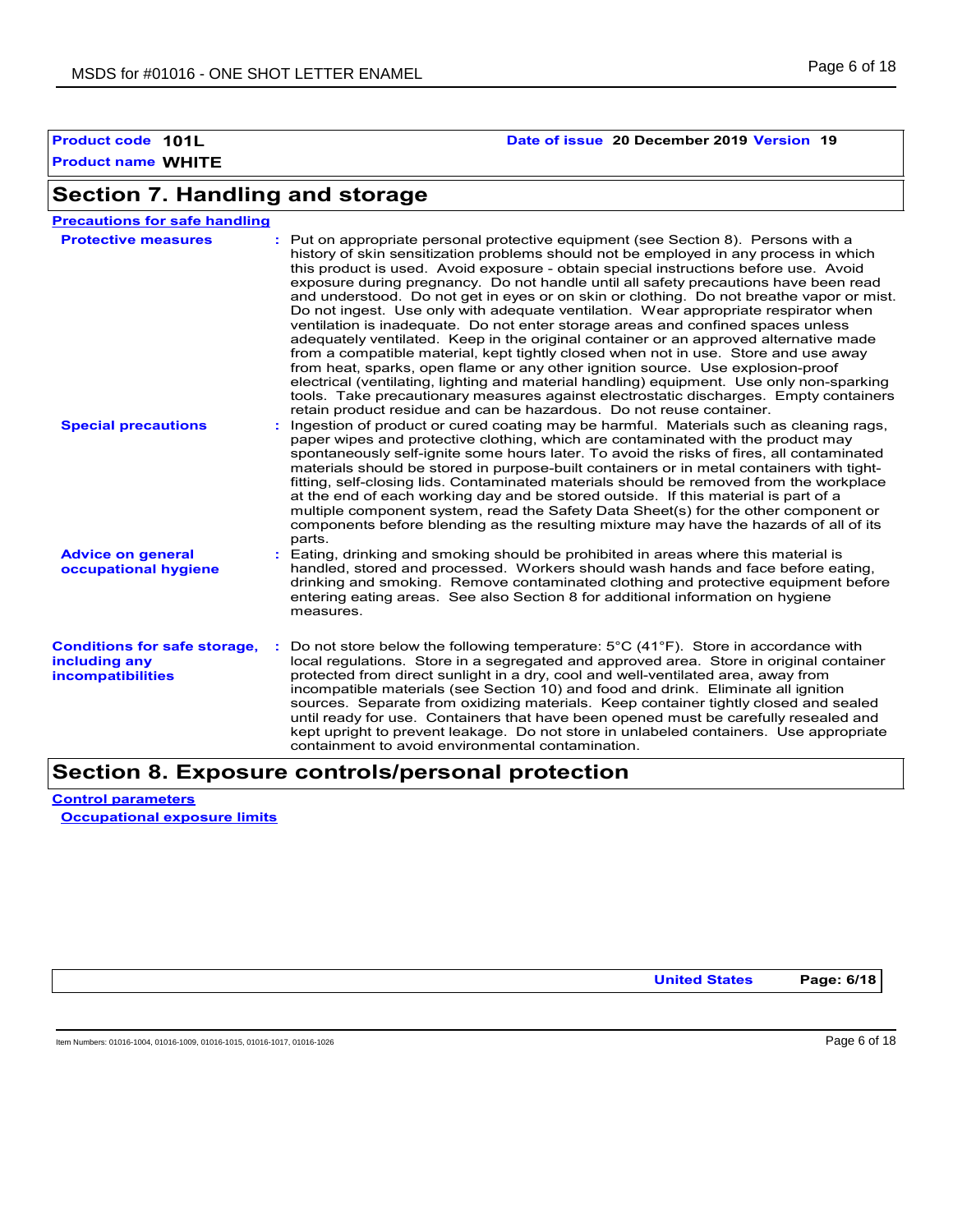| Date of issue 20 December 2019 Version 19                    |  |  |  |  |
|--------------------------------------------------------------|--|--|--|--|
|                                                              |  |  |  |  |
| Section 8. Exposure controls/personal protection             |  |  |  |  |
| <b>Exposure limits</b>                                       |  |  |  |  |
| OSHA PEL (United States, 5/2018).                            |  |  |  |  |
| TWA: 15 mg/m <sup>3</sup> 8 hours. Form: Total dust          |  |  |  |  |
| ACGIH TLV (United States, 3/2019).                           |  |  |  |  |
| TWA: 10 mg/m <sup>3</sup> 8 hours.                           |  |  |  |  |
| ACGIH TLV (United States, 3/2019).                           |  |  |  |  |
| TWA: $525$ mg/m <sup>3</sup> 8 hours.                        |  |  |  |  |
| TWA: 100 ppm 8 hours.                                        |  |  |  |  |
| OSHA PEL (United States, 5/2018).                            |  |  |  |  |
| TWA: $2900 \text{ mg/m}^3$ 8 hours.<br>TWA: 500 ppm 8 hours. |  |  |  |  |
| ACGIH TLV (United States, 3/2019).                           |  |  |  |  |
| Absorbed through skin.                                       |  |  |  |  |
| TWA: 200 mg/m <sup>3</sup> , (as total hydrocarbon           |  |  |  |  |
| vapor) 8 hours.                                              |  |  |  |  |
| None.                                                        |  |  |  |  |
| None.                                                        |  |  |  |  |
| ACGIH TLV (United States, 3/2019).                           |  |  |  |  |
| TWA: $123 \text{ mg/m}^3$ 8 hours.                           |  |  |  |  |
| TWA: 25 ppm 8 hours.                                         |  |  |  |  |
| <b>ACGIH TLV (United States).</b>                            |  |  |  |  |
| TWA: 3 mg/m <sup>3</sup> Form: Respirable                    |  |  |  |  |
| ACGIH TLV (United States, 3/2019).                           |  |  |  |  |
| TWA: 1 mg/m <sup>3</sup> 8 hours. Form: Respirable           |  |  |  |  |
| fraction<br>OSHA PEL (United States, 5/2018).                |  |  |  |  |
| TWA: 5 mg/m <sup>3</sup> 8 hours. Form: Respirable           |  |  |  |  |
| fraction                                                     |  |  |  |  |
| TWA: 15 mg/m <sup>3</sup> 8 hours. Form: Total dust          |  |  |  |  |
| ACGIH TLV (United States, 1/2007).                           |  |  |  |  |
| TWA: 10 mg/m <sup>3</sup> 8 hours.                           |  |  |  |  |
| ACGIH TLV (United States, 3/2019).                           |  |  |  |  |
| STEL: 651 mg/m <sup>3</sup> 15 minutes.                      |  |  |  |  |
| STEL: 150 ppm 15 minutes.                                    |  |  |  |  |
| TWA: 434 mg/m <sup>3</sup> 8 hours.                          |  |  |  |  |
| TWA: 100 ppm 8 hours.                                        |  |  |  |  |
| OSHA PEL (United States, 5/2018).                            |  |  |  |  |
| TWA: $435 \text{ mg/m}^3$ 8 hours.<br>TWA: 100 ppm 8 hours.  |  |  |  |  |
| ACGIH TLV (United States, 3/2019).                           |  |  |  |  |
| STEL: 10 mg/m <sup>3</sup> , (as Zr) 15 minutes.             |  |  |  |  |
| TWA: 5 mg/m <sup>3</sup> , (as Zr) 8 hours.                  |  |  |  |  |
| OSHA PEL (United States, 5/2018).                            |  |  |  |  |
| TWA: 5 mg/m <sup>3</sup> , (as Zr) 8 hours.                  |  |  |  |  |
| ACGIH TLV (United States, 3/2019). Skin                      |  |  |  |  |
| sensitizer. Inhalation sensitizer.                           |  |  |  |  |
| TWA: $0.02$ mg/m <sup>3</sup> , (as Co) 8 hours.             |  |  |  |  |
| ACGIH TLV (United States, 3/2019).                           |  |  |  |  |
| TWA: 20 ppm 8 hours.                                         |  |  |  |  |
| OSHA PEL (United States, 5/2018).                            |  |  |  |  |
| TWA: $435 \text{ mg/m}^3$ 8 hours.                           |  |  |  |  |
| <b>United States</b><br>Page: 7/18                           |  |  |  |  |
|                                                              |  |  |  |  |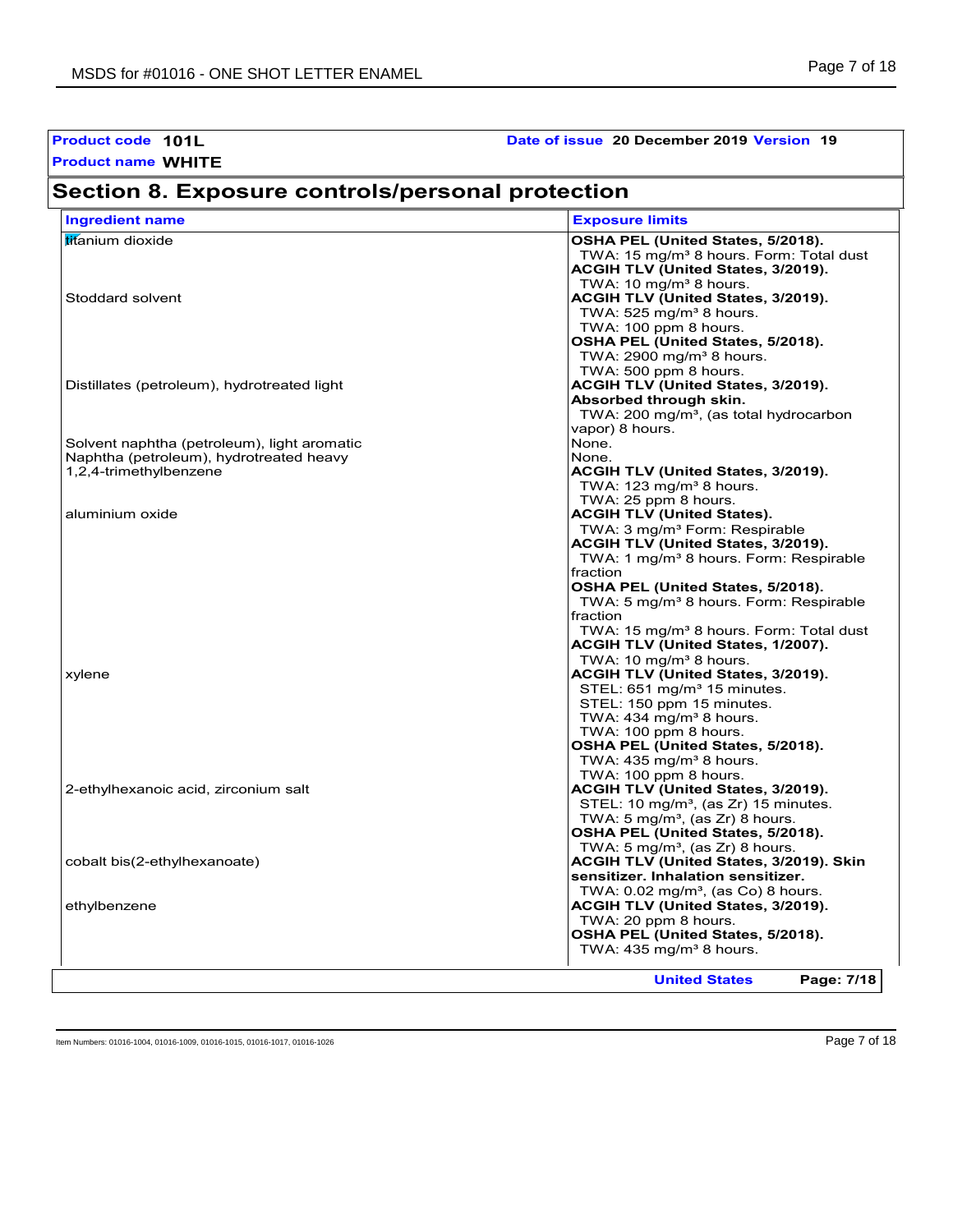#### **Product code 101L Date of issue 20 December 2019 Version 19**

# **Section 8. Exposure controls/personal protection**

|              |                                                  |                                                                    |             | TWA: 100 ppm 8 hours.                                                                                                                                                                                                                                                                                                                                       |
|--------------|--------------------------------------------------|--------------------------------------------------------------------|-------------|-------------------------------------------------------------------------------------------------------------------------------------------------------------------------------------------------------------------------------------------------------------------------------------------------------------------------------------------------------------|
|              |                                                  | Key to abbreviations                                               |             |                                                                                                                                                                                                                                                                                                                                                             |
| $\mathsf{A}$ | = Acceptable Maximum Peak                        |                                                                    | S           | = Potential skin absorption                                                                                                                                                                                                                                                                                                                                 |
| <b>ACGIH</b> |                                                  | = American Conference of Governmental Industrial Hygienists.       | SR.         | = Respiratory sensitization                                                                                                                                                                                                                                                                                                                                 |
| C            | $=$ Ceiling Limit                                |                                                                    | SS.         | $=$ Skin sensitization                                                                                                                                                                                                                                                                                                                                      |
| F            | $=$ Fume                                         |                                                                    | <b>STEL</b> | = Short term Exposure limit values                                                                                                                                                                                                                                                                                                                          |
| <b>IPEL</b>  | = Internal Permissible Exposure Limit            |                                                                    | TD.         | $=$ Total dust                                                                                                                                                                                                                                                                                                                                              |
| <b>OSHA</b>  | = Occupational Safety and Health Administration. |                                                                    | <b>TLV</b>  | = Threshold Limit Value                                                                                                                                                                                                                                                                                                                                     |
| R            | = Respirable                                     |                                                                    | <b>TWA</b>  | = Time Weighted Average                                                                                                                                                                                                                                                                                                                                     |
| Ζ            |                                                  | = OSHA 29 CFR 1910.1200 Subpart Z - Toxic and Hazardous Substances |             |                                                                                                                                                                                                                                                                                                                                                             |
|              |                                                  | Consult local authorities for acceptable exposure limits.          |             |                                                                                                                                                                                                                                                                                                                                                             |
|              |                                                  | hazardous substances will also be required.                        |             | the ventilation or other control measures and/or the necessity to use respiratory<br>protective equipment. Reference should be made to appropriate monitoring standards.<br>Reference to national guidance documents for methods for the determination of                                                                                                   |
| controls     | <b>Appropriate engineering</b>                   | ventilation equipment.                                             |             | Use only with adequate ventilation. Use process enclosures, local exhaust ventilation or<br>other engineering controls to keep worker exposure to airborne contaminants below any<br>recommended or statutory limits. The engineering controls also need to keep gas,<br>vapor or dust concentrations below any lower explosive limits. Use explosion-proof |
| controls     | <b>Environmental exposure</b>                    |                                                                    |             | Emissions from ventilation or work process equipment should be checked to ensure<br>they comply with the requirements of environmental protection legislation. In some<br>cases, fume scrubbers, filters or engineering modifications to the process equipment                                                                                              |

will be necessary to reduce emissions to acceptable levels.

#### **Individual protection measures**

| <b>Hygiene measures</b>    | : Wash hands, forearms and face thoroughly after handling chemical products, before<br>eating, smoking and using the lavatory and at the end of the working period.<br>Appropriate techniques should be used to remove potentially contaminated clothing.<br>Contaminated work clothing should not be allowed out of the workplace. Wash<br>contaminated clothing before reusing. Ensure that eyewash stations and safety<br>showers are close to the workstation location.                                                                                                                                            |
|----------------------------|------------------------------------------------------------------------------------------------------------------------------------------------------------------------------------------------------------------------------------------------------------------------------------------------------------------------------------------------------------------------------------------------------------------------------------------------------------------------------------------------------------------------------------------------------------------------------------------------------------------------|
| <b>Eye/face protection</b> | : Chemical splash goggles.                                                                                                                                                                                                                                                                                                                                                                                                                                                                                                                                                                                             |
| <b>Skin protection</b>     |                                                                                                                                                                                                                                                                                                                                                                                                                                                                                                                                                                                                                        |
| <b>Hand protection</b>     | : Chemical-resistant, impervious gloves complying with an approved standard should be<br>worn at all times when handling chemical products if a risk assessment indicates this is<br>necessary. Considering the parameters specified by the glove manufacturer, check<br>during use that the gloves are still retaining their protective properties. It should be<br>noted that the time to breakthrough for any glove material may be different for different<br>glove manufacturers. In the case of mixtures, consisting of several substances, the<br>protection time of the gloves cannot be accurately estimated. |
| <b>Gloves</b>              | : butyl rubber                                                                                                                                                                                                                                                                                                                                                                                                                                                                                                                                                                                                         |
| <b>Body protection</b>     | : Personal protective equipment for the body should be selected based on the task being<br>performed and the risks involved and should be approved by a specialist before<br>handling this product. When there is a risk of ignition from static electricity, wear anti-<br>static protective clothing. For the greatest protection from static discharges, clothing<br>should include anti-static overalls, boots and gloves.                                                                                                                                                                                         |

**United States Page: 8/18**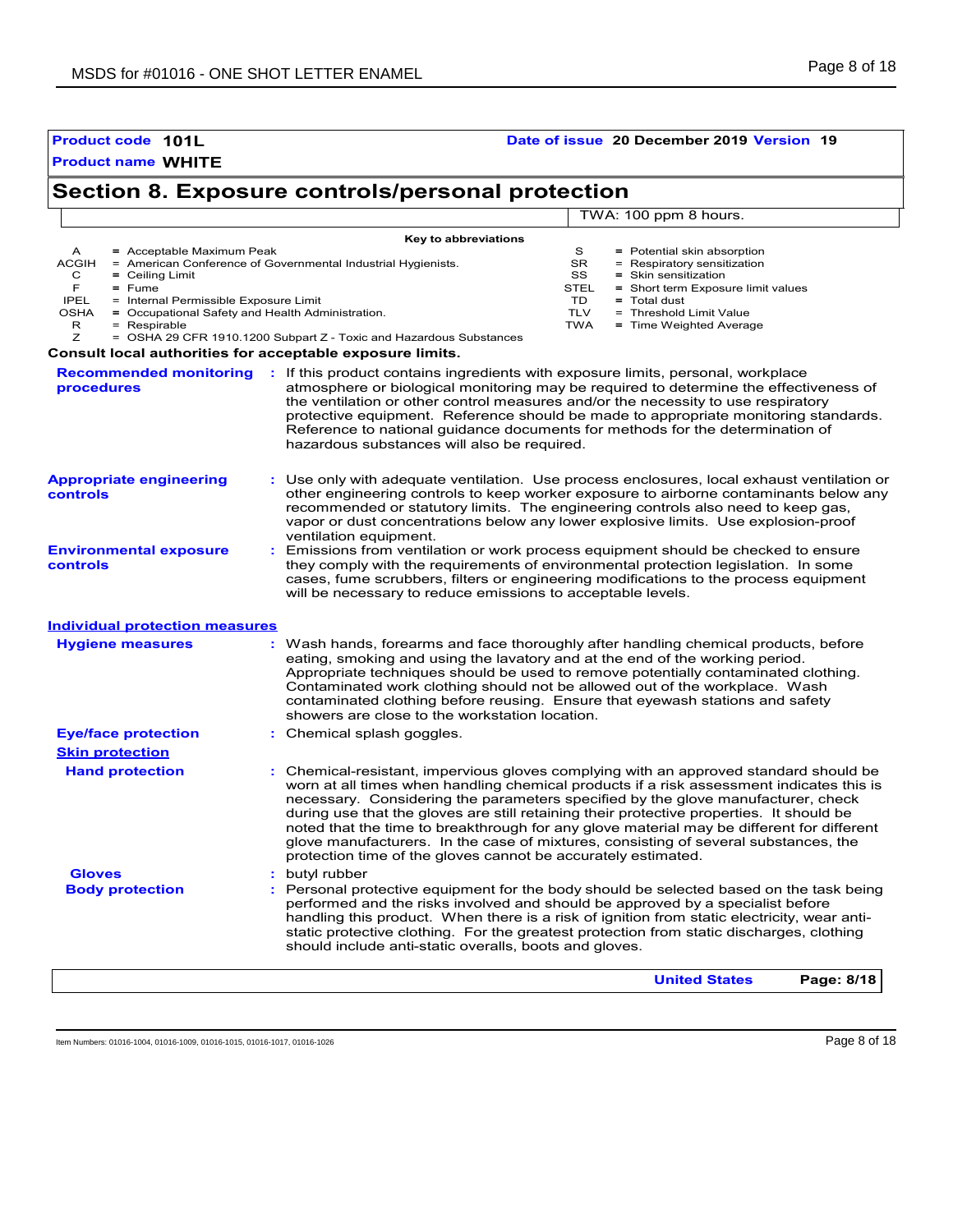| <b>Product code 101L</b>                        | Date of issue 20 December 2019 Version 19 |
|-------------------------------------------------|-------------------------------------------|
| <b>Product name WHITE</b>                       |                                           |
| Section & Exposure controls/personal protection |                                           |

### **Section 8. Exposure controls/personal protection**

| <b>Other skin protection</b>  | : Appropriate footwear and any additional skin protection measures should be selected<br>based on the task being performed and the risks involved and should be approved by a<br>specialist before handling this product.                                                                                                                                                                                                                          |
|-------------------------------|----------------------------------------------------------------------------------------------------------------------------------------------------------------------------------------------------------------------------------------------------------------------------------------------------------------------------------------------------------------------------------------------------------------------------------------------------|
| <b>Respiratory protection</b> | : Respirator selection must be based on known or anticipated exposure levels, the<br>hazards of the product and the safe working limits of the selected respirator. If workers<br>are exposed to concentrations above the exposure limit, they must use appropriate,<br>certified respirators. Use a properly fitted, air-purifying or air-fed respirator complying<br>with an approved standard if a risk assessment indicates this is necessary. |

# **Section 9. Physical and chemical properties**

| <b>Appearance</b>                                 |                                                                |
|---------------------------------------------------|----------------------------------------------------------------|
| <b>Physical state</b>                             | : Liquid.                                                      |
| <b>Color</b>                                      | : White.                                                       |
| <b>Odor</b>                                       | : Not available.                                               |
| <b>Odor threshold</b>                             | : Not available.                                               |
| рH                                                | : Not available.                                               |
| <b>Melting point</b>                              | : Not available.                                               |
| <b>Boiling point</b>                              | : $>37.78^{\circ}$ C ( $>100^{\circ}$ F)                       |
| <b>Flash point</b>                                | : Closed cup: 40.56°C (105°F)                                  |
| <b>Auto-ignition temperature</b>                  | : Not available.                                               |
| <b>Decomposition temperature</b>                  | : Not available.                                               |
| <b>Flammability (solid, gas)</b>                  | : Not available.                                               |
| Lower and upper explosive<br>(flammable) limits   | : Not available.                                               |
| <b>Evaporation rate</b>                           | $:$ Not available.                                             |
| <b>Vapor pressure</b>                             | : Not available.                                               |
| <b>Vapor density</b>                              | : Not available.                                               |
| <b>Relative density</b>                           | : 1.4                                                          |
| Density (Ibs / gal)                               | : 11.68                                                        |
| <b>Solubility</b>                                 | : Partially soluble in the following materials: cold water.    |
| <b>Partition coefficient: n-</b><br>octanol/water | : Not available.                                               |
| <b>Viscosity</b>                                  | : Kinematic (40°C (104°F)): >0.21 cm <sup>2</sup> /s (>21 cSt) |
| <b>Volatility</b>                                 | : 43% ( $v/v$ ), 24.693% ( $w/w$ )                             |
| $%$ Solid. (w/w)                                  | : 75.307                                                       |
| Continued C Ctabilities and speakings.            |                                                                |

### **Section 10. Stability and reactivity**

| <b>Reactivity</b>                                   | : No specific test data related to reactivity available for this product or its ingredients. |
|-----------------------------------------------------|----------------------------------------------------------------------------------------------|
| <b>Chemical stability</b>                           | : The product is stable.                                                                     |
| <b>Possibility of hazardous</b><br><b>reactions</b> | : Under normal conditions of storage and use, hazardous reactions will not occur.            |

Item Numbers: 01016-1004, 01016-1009, 01016-1015, 01016-1017, 01016-1026 Page 9 of 18

**United States Page: 9/18**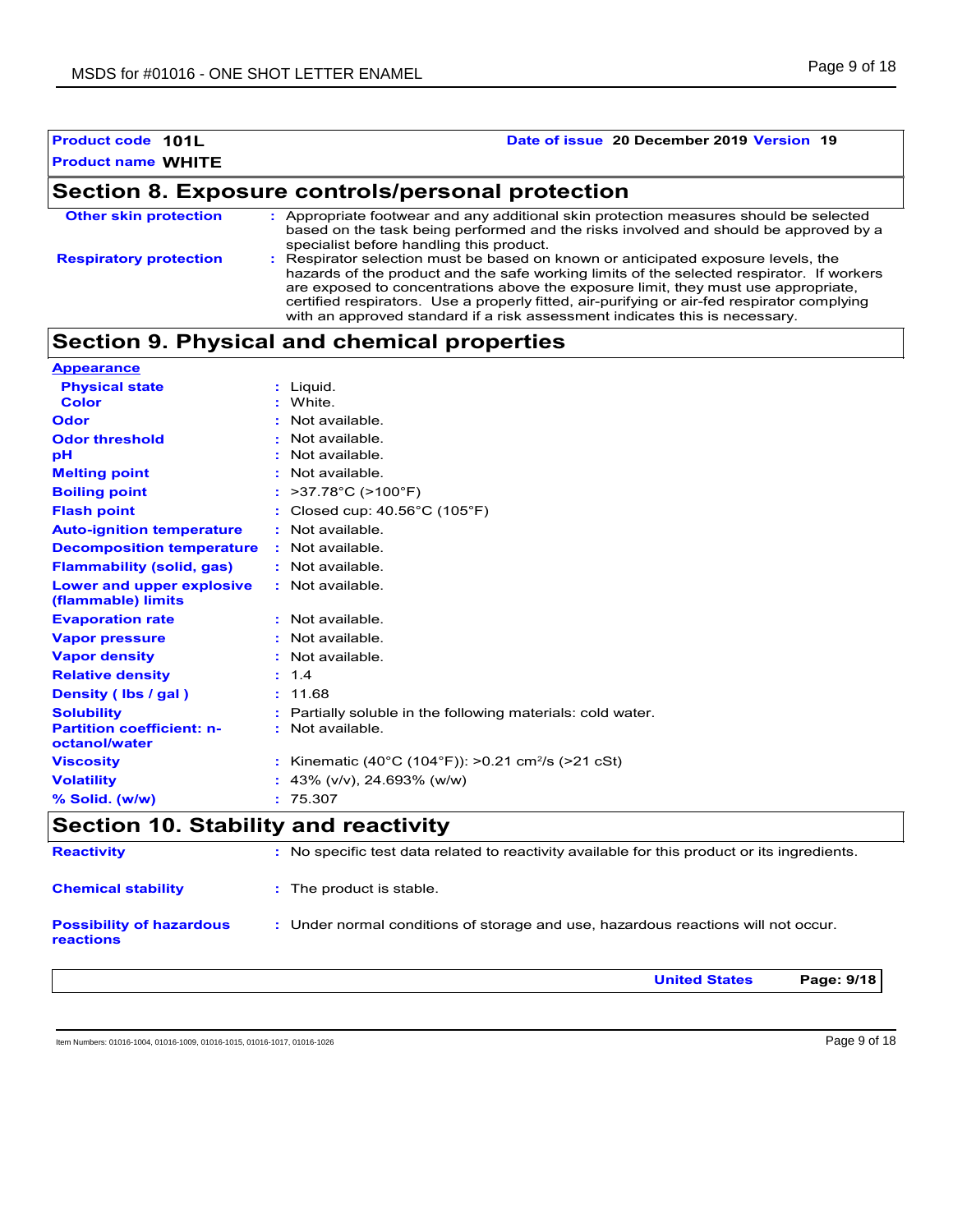### **Product code 101L Date of issue 20 December 2019 Version 19**

# **Section 10. Stability and reactivity**

| <b>Conditions to avoid</b>                 | : When exposed to high temperatures may produce hazardous decomposition products.<br>Refer to protective measures listed in sections 7 and 8. |
|--------------------------------------------|-----------------------------------------------------------------------------------------------------------------------------------------------|
| Incompatible materials                     | : Keep away from the following materials to prevent strong exothermic reactions:<br>oxidizing agents, strong alkalis, strong acids.           |
| <b>Hazardous decomposition</b><br>products | Decomposition products may include the following materials: carbon monoxide, carbon<br>dioxide, smoke, oxides of nitrogen.                    |

# **Section 11. Toxicological information**

#### **Information on toxicological effects**

#### **Acute toxicity**

| <b>Product/ingredient name</b>                 | <b>Result</b>                                        | <b>Species</b> | <b>Dose</b>             | <b>Exposure</b> |
|------------------------------------------------|------------------------------------------------------|----------------|-------------------------|-----------------|
| titanium dioxide                               | LC50 Inhalation Dusts and mists                      | Rat            | $>6.82$ mg/l            | 4 hours         |
|                                                | LD50 Dermal                                          | Rabbit         | >5000 mg/kg             |                 |
|                                                | LD50 Oral                                            | Rat            | >5000 mg/kg             |                 |
| Stoddard solvent                               | LD50 Oral                                            | Rat            | $>5$ q/kg               |                 |
| Solvent naphtha (petroleum),<br>light aromatic | LD50 Dermal                                          | Rabbit         | $3.48$ g/kg             |                 |
|                                                | LD50 Oral                                            | Rat            | 8400 mg/kg              |                 |
| Naphtha (petroleum),<br>hydrotreated heavy     | LD50 Oral                                            | Rat            | $>6$ g/kg               |                 |
| 1,2,4-trimethylbenzene                         | <b>LC50 Inhalation Vapor</b>                         | Rat            | 18000 mg/m <sup>3</sup> | 4 hours         |
|                                                | LD50 Oral                                            | Rat            | $5$ g/kg                |                 |
| xylene                                         | LD50 Dermal                                          | Rabbit         | $>1.7$ g/kg             |                 |
|                                                | LD50 Oral                                            | Rat            | 4.3 g/kg                |                 |
| 2-ethylhexanoic acid,<br>zirconium salt        | LD50 Dermal                                          | Rabbit         | $>5$ g/kg               |                 |
|                                                | LD50 Oral                                            | Rat            | $>5$ g/kg               |                 |
| cobalt bis(2-ethylhexanoate)                   | LD50 Dermal                                          | Rabbit         | $>5$ g/kg               |                 |
|                                                | LD50 Oral                                            | Rat            | 3129 mg/kg              |                 |
| ethylbenzene                                   | LC50 Inhalation Vapor                                | Rat            | $17.8$ mg/l             | 4 hours         |
|                                                | LD50 Dermal                                          | Rabbit         | 17.8 g/kg               |                 |
|                                                | LD50 Oral                                            | Rat            | $3.5$ g/kg              |                 |
| <b>Conclusion/Summary</b>                      | : There are no data available on the mixture itself. |                |                         |                 |

**Irritation/Corrosion**

There are no data available on the mixture itself.

| <b>Product/ingredient name</b> | <b>Result</b>                                            | <b>Species</b> | <b>Score</b> | <b>Exposure</b>    | <b>Observation</b> |  |  |
|--------------------------------|----------------------------------------------------------|----------------|--------------|--------------------|--------------------|--|--|
| <b>X</b> ylene                 | Skin - Moderate irritant                                 | Rabbit         |              | 24 hours 500<br>mg |                    |  |  |
| <b>Conclusion/Summary</b>      |                                                          |                |              |                    |                    |  |  |
| <b>Skin</b>                    | : There are no data available on the mixture itself.     |                |              |                    |                    |  |  |
| <b>Eyes</b>                    | $\pm$ There are no data available on the mixture itself. |                |              |                    |                    |  |  |
| <b>Respiratory</b>             | $\pm$ There are no data available on the mixture itself. |                |              |                    |                    |  |  |
| <b>Sensitization</b>           |                                                          |                |              |                    |                    |  |  |

**United States Page: 10/18**

Item Numbers: 01016-1004, 01016-1009, 01016-1015, 01016-1017, 01016-1026 **Page 10 of 18** Page 10 of 18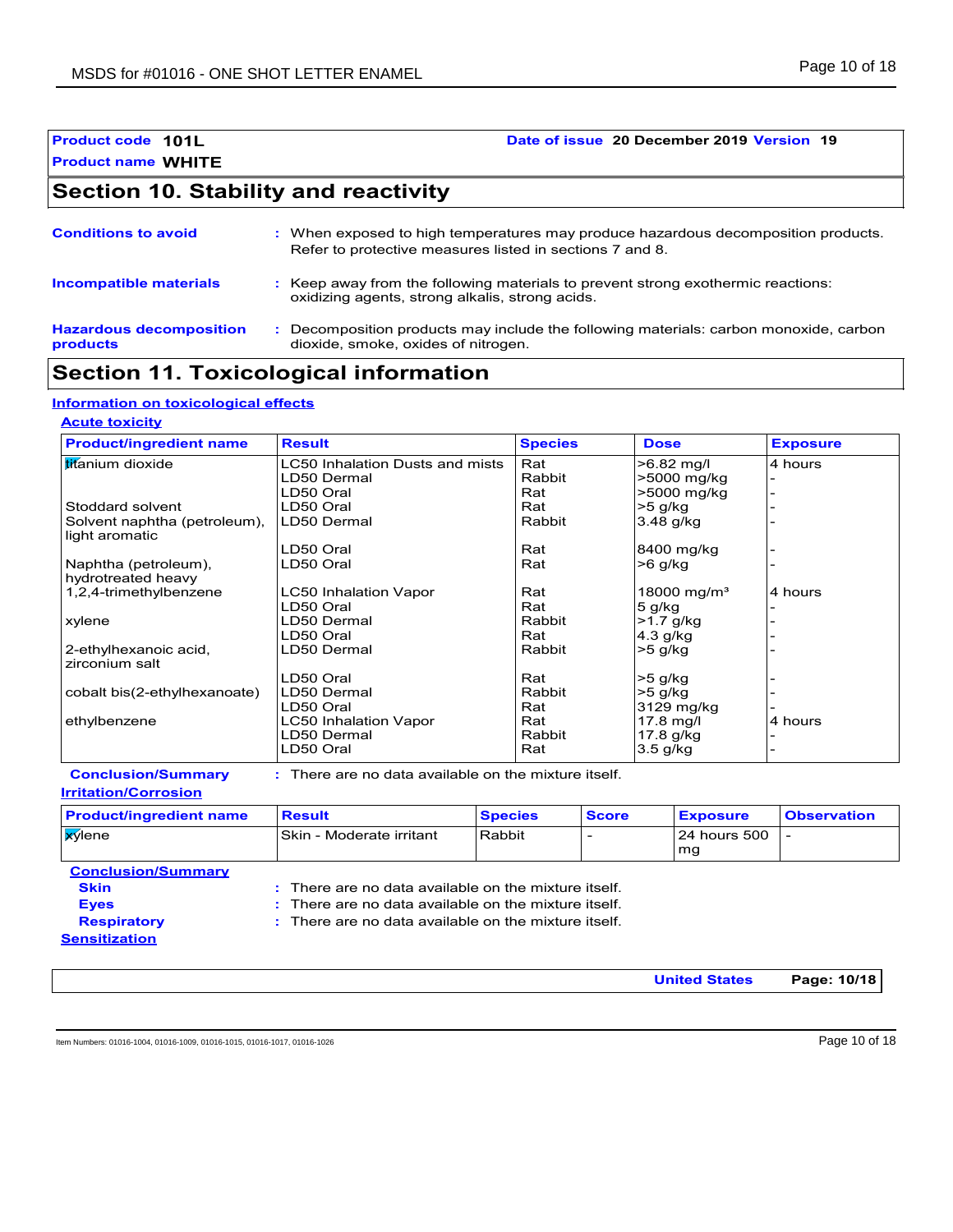#### **Product name WHITE Product code 101L Date of issue 20 December 2019 Version 19 Section 11. Toxicological information Carcinogenicity Conclusion/Summary : Mutagenicity Conclusion/Summary : Teratogenicity Conclusion/Summary : Reproductive toxicity Conclusion/Summary : Conclusion/Summary Skin Example 20 EXEC 2018 :** There are no data available on the mixture itself. **Respiratory : Specific target organ toxicity (single exposure) Classification Example 1**<br>  $\begin{array}{ccc}\n\text{if } \mathsf{X} \text{ is } \mathsf{X} \text{ is } \mathsf{X} \text{ is } \mathsf{X} \text{ is } \mathsf{X} \text{ is } \mathsf{X} \text{ is } \mathsf{X} \text{ is } \mathsf{X} \text{ is } \mathsf{X} \text{ is } \mathsf{X} \text{ is } \mathsf{X} \text{ is } \mathsf{X} \text{ is } \mathsf{X} \text{ is } \mathsf{X} \text{ is } \mathsf{X} \text{ is } \mathsf{X} \text{ is } \mathsf{X} \text{ is } \mathsf{X} \$ ethylbenzene **Product/ingredient name OSHA IARC NTP Carcinogen Classification code: IARC: 1, 2A, 2B, 3, 4 NTP: Known to be a human carcinogen; Reasonably anticipated to be a human carcinogen OSHA: + Not listed/not regulated: -** There are no data available on the mixture itself. There are no data available on the mixture itself. There are no data available on the mixture itself. There are no data available on the mixture itself. There are no data available on the mixture itself. **Specific target organ toxicity (repeated exposure) Target organs :** Contains material which causes damage to the following organs: brain, central nervous system (CNS). Contains material which may cause damage to the following organs: blood, kidneys, lungs, the nervous system, liver, upper respiratory tract, skin, eye, lens or cornea, testes. **Name** Solvent naphtha (petroleum), light aromatic Category 3 Not applicable. Narcotic effects Respiratory tract irritation<br>Respiratory tract Naphtha (petroleum), hydrotreated heavy  $\vert$ Category 3  $\vert$  Not applicable. irritation<br>Respiratory tract 1,2,4-trimethylbenzene Category 3 Not applicable. irritation xylene Category 3 Not applicable. Respiratory tract irritation **Category Route of exposure Target organs Name Category** Stoddard solvent **Category 1** Not determined central nervous system (CNS) ethylbenzene Category 2 Not determined hearing organs **Route of exposure Target organs United States Page: 11/18**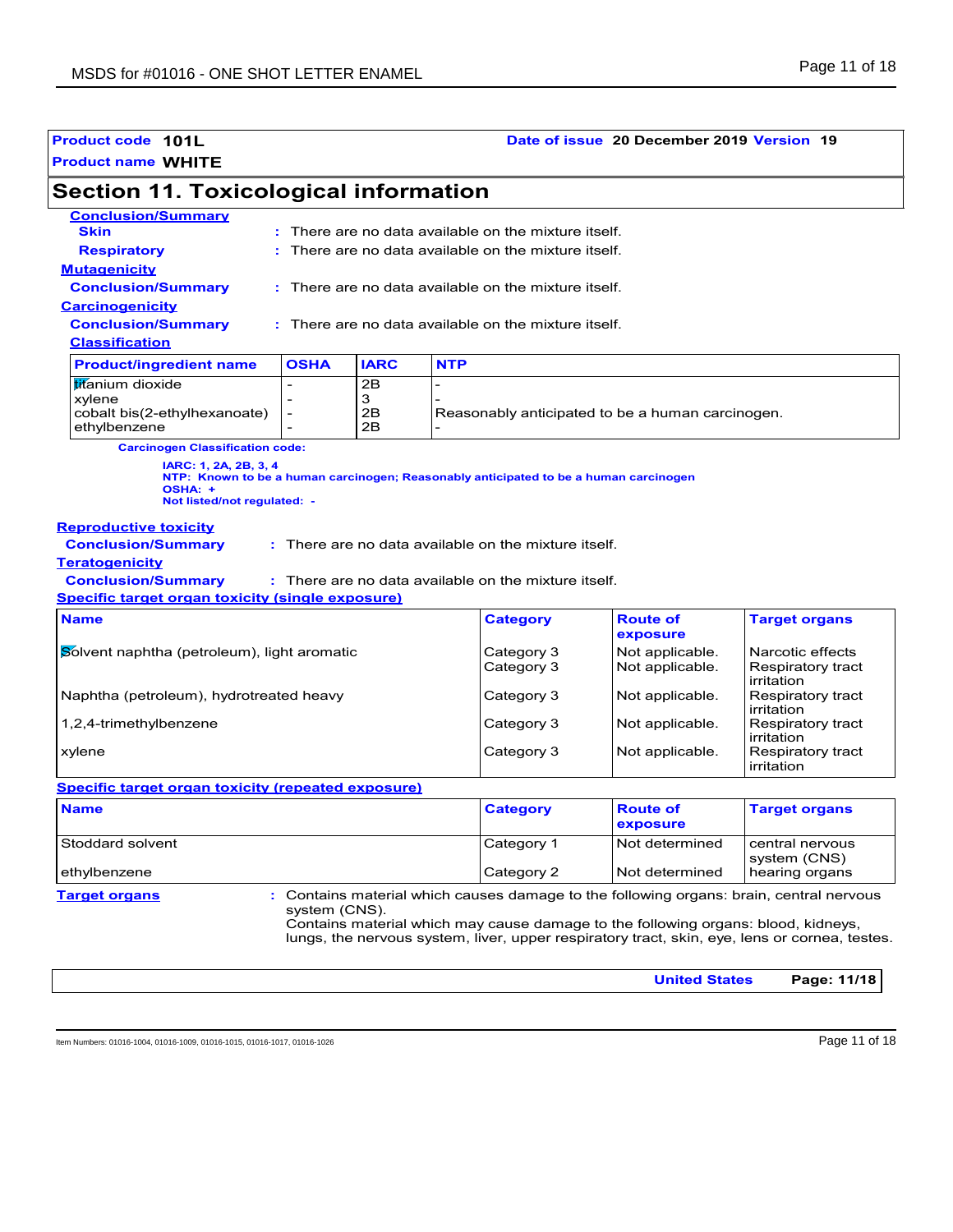### **Product code 101L Date of issue 20 December 2019 Version 19**

# **Section 11. Toxicological information**

|  | <b>Aspiration hazard</b> |
|--|--------------------------|
|  |                          |

| <b>Name</b>                                                                                                                                                                         |                                                                                                                                                                             | <b>Result</b>                                                                                                                                                                                                                                                                                                                                                                                                                                                                                                                                                                                                                                                                                                                                                                                                                                                                                                                                                                                                                                                                                                                                                                          |
|-------------------------------------------------------------------------------------------------------------------------------------------------------------------------------------|-----------------------------------------------------------------------------------------------------------------------------------------------------------------------------|----------------------------------------------------------------------------------------------------------------------------------------------------------------------------------------------------------------------------------------------------------------------------------------------------------------------------------------------------------------------------------------------------------------------------------------------------------------------------------------------------------------------------------------------------------------------------------------------------------------------------------------------------------------------------------------------------------------------------------------------------------------------------------------------------------------------------------------------------------------------------------------------------------------------------------------------------------------------------------------------------------------------------------------------------------------------------------------------------------------------------------------------------------------------------------------|
| Stoddard solvent<br>Distillates (petroleum), hydrotreated light<br>Solvent naphtha (petroleum), light aromatic<br>Naphtha (petroleum), hydrotreated heavy<br>xylene<br>ethylbenzene |                                                                                                                                                                             | <b>ASPIRATION HAZARD - Category 1</b><br><b>ASPIRATION HAZARD - Category 1</b><br><b>ASPIRATION HAZARD - Category 1</b><br>ASPIRATION HAZARD - Category 1<br><b>ASPIRATION HAZARD - Category 1</b><br>ASPIRATION HAZARD - Category 1                                                                                                                                                                                                                                                                                                                                                                                                                                                                                                                                                                                                                                                                                                                                                                                                                                                                                                                                                   |
| Information on the likely routes of exposure                                                                                                                                        |                                                                                                                                                                             |                                                                                                                                                                                                                                                                                                                                                                                                                                                                                                                                                                                                                                                                                                                                                                                                                                                                                                                                                                                                                                                                                                                                                                                        |
| <b>Potential acute health effects</b>                                                                                                                                               |                                                                                                                                                                             |                                                                                                                                                                                                                                                                                                                                                                                                                                                                                                                                                                                                                                                                                                                                                                                                                                                                                                                                                                                                                                                                                                                                                                                        |
| <b>Eye contact</b>                                                                                                                                                                  | Causes serious eye irritation.                                                                                                                                              |                                                                                                                                                                                                                                                                                                                                                                                                                                                                                                                                                                                                                                                                                                                                                                                                                                                                                                                                                                                                                                                                                                                                                                                        |
| <b>Inhalation</b>                                                                                                                                                                   | No known significant effects or critical hazards.                                                                                                                           |                                                                                                                                                                                                                                                                                                                                                                                                                                                                                                                                                                                                                                                                                                                                                                                                                                                                                                                                                                                                                                                                                                                                                                                        |
| <b>Skin contact</b>                                                                                                                                                                 | reaction.                                                                                                                                                                   | Defatting to the skin. May cause skin dryness and irritation. May cause an allergic skin                                                                                                                                                                                                                                                                                                                                                                                                                                                                                                                                                                                                                                                                                                                                                                                                                                                                                                                                                                                                                                                                                               |
| <b>Ingestion</b>                                                                                                                                                                    | : No known significant effects or critical hazards.                                                                                                                         |                                                                                                                                                                                                                                                                                                                                                                                                                                                                                                                                                                                                                                                                                                                                                                                                                                                                                                                                                                                                                                                                                                                                                                                        |
| <b>Over-exposure signs/symptoms</b>                                                                                                                                                 |                                                                                                                                                                             |                                                                                                                                                                                                                                                                                                                                                                                                                                                                                                                                                                                                                                                                                                                                                                                                                                                                                                                                                                                                                                                                                                                                                                                        |
| <b>Eye contact</b>                                                                                                                                                                  | : Adverse symptoms may include the following:<br>pain or irritation<br>watering<br>redness                                                                                  |                                                                                                                                                                                                                                                                                                                                                                                                                                                                                                                                                                                                                                                                                                                                                                                                                                                                                                                                                                                                                                                                                                                                                                                        |
| <b>Inhalation</b>                                                                                                                                                                   | : Adverse symptoms may include the following:<br>reduced fetal weight<br>increase in fetal deaths<br>skeletal malformations                                                 |                                                                                                                                                                                                                                                                                                                                                                                                                                                                                                                                                                                                                                                                                                                                                                                                                                                                                                                                                                                                                                                                                                                                                                                        |
| <b>Skin contact</b>                                                                                                                                                                 | : Adverse symptoms may include the following:<br>irritation<br>redness<br>dryness<br>cracking<br>reduced fetal weight<br>increase in fetal deaths<br>skeletal malformations |                                                                                                                                                                                                                                                                                                                                                                                                                                                                                                                                                                                                                                                                                                                                                                                                                                                                                                                                                                                                                                                                                                                                                                                        |
| <b>Ingestion</b>                                                                                                                                                                    | Adverse symptoms may include the following:<br>reduced fetal weight<br>increase in fetal deaths<br>skeletal malformations                                                   |                                                                                                                                                                                                                                                                                                                                                                                                                                                                                                                                                                                                                                                                                                                                                                                                                                                                                                                                                                                                                                                                                                                                                                                        |
|                                                                                                                                                                                     | Delayed and immediate effects and also chronic effects from short and long term exposure                                                                                    |                                                                                                                                                                                                                                                                                                                                                                                                                                                                                                                                                                                                                                                                                                                                                                                                                                                                                                                                                                                                                                                                                                                                                                                        |
| <b>Conclusion/Summary</b>                                                                                                                                                           |                                                                                                                                                                             | : There are no data available on the mixture itself. This product contains TiO2 which has<br>been classified as a GHS Carcinogen Category 2 based on its IARC 2B classification.<br>For many PPG products, TiO2 is utilized as a raw material in a liquid coating formulation.<br>In this case, the TiO2 particles are bound in a matrix with no meaningful potential for<br>human exposure to unbound particles of TiO2 when the product is applied with a brush<br>or roller. Sanding the coating surface or mist from spray applications may be harmful<br>depending on the duration and level of exposure and require the use of appropriate<br>personal protective equipment and/or engineering controls (see Section 8). Exposure to<br>component solvent vapor concentrations in excess of the stated occupational exposure<br>limit may result in adverse health effects such as mucous membrane and respiratory<br>system irritation and adverse effects on the kidneys, liver and central nervous system.<br>Symptoms and signs include headache, dizziness, fatigue, muscular weakness,<br>drowsiness and, in extreme cases, loss of consciousness. Solvents may cause some |
|                                                                                                                                                                                     |                                                                                                                                                                             | <b>United States</b><br>Page: 12/18                                                                                                                                                                                                                                                                                                                                                                                                                                                                                                                                                                                                                                                                                                                                                                                                                                                                                                                                                                                                                                                                                                                                                    |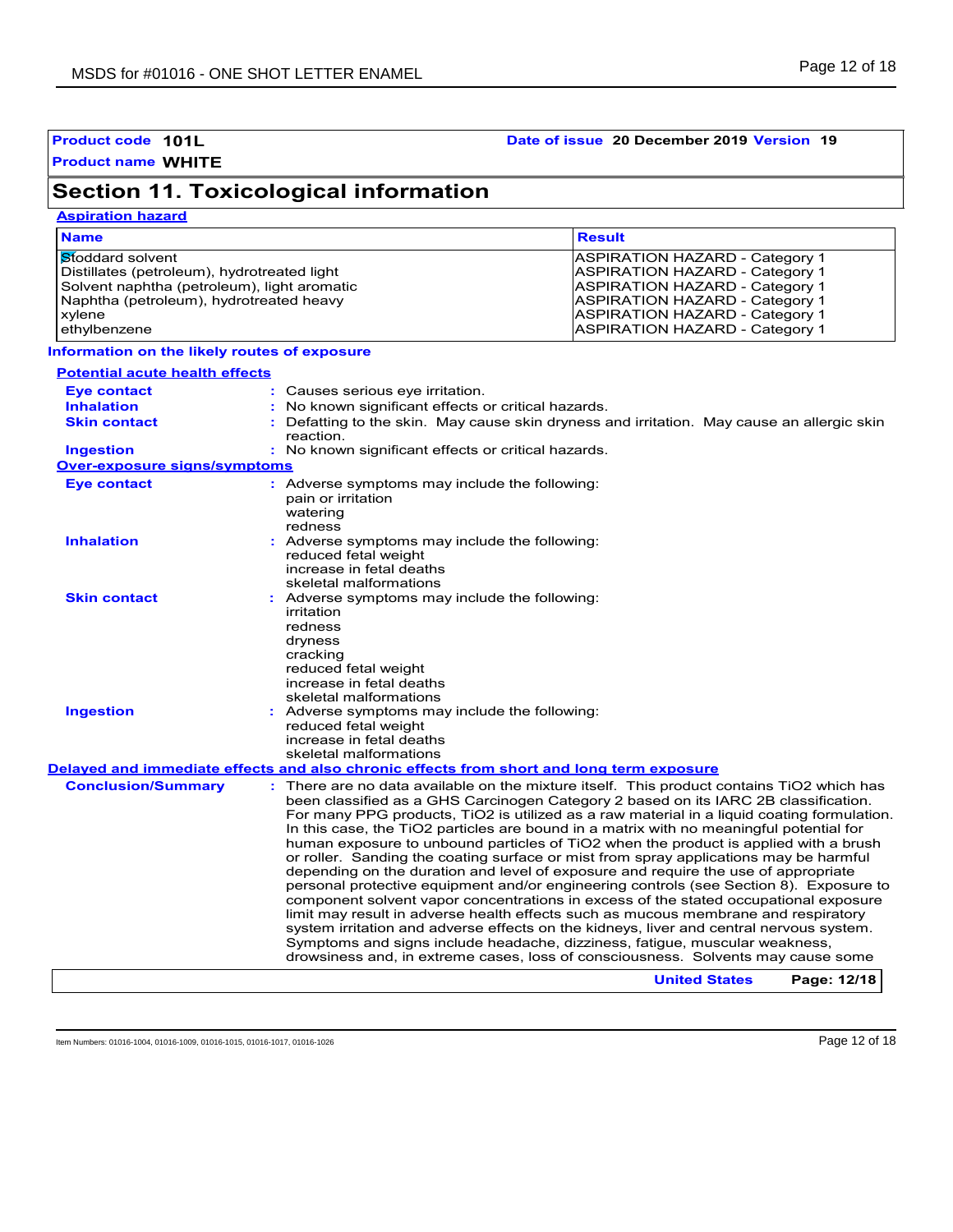#### **Product code 101L Date of issue 20 December 2019 Version 19**

# **Section 11. Toxicological information**

|                                              | of the above effects by absorption through the skin. There is some evidence that<br>repeated exposure to organic solvent vapors in combination with constant loud noise<br>can cause greater hearing loss than expected from exposure to noise alone. If<br>splashed in the eyes, the liquid may cause irritation and reversible damage. Ingestion<br>may cause nausea, diarrhea and vomiting. This takes into account, where known,<br>delayed and immediate effects and also chronic effects of components from short-term<br>and long-term exposure by oral, inhalation and dermal routes of exposure and eye<br>contact. |
|----------------------------------------------|------------------------------------------------------------------------------------------------------------------------------------------------------------------------------------------------------------------------------------------------------------------------------------------------------------------------------------------------------------------------------------------------------------------------------------------------------------------------------------------------------------------------------------------------------------------------------------------------------------------------------|
| <b>Short term exposure</b>                   |                                                                                                                                                                                                                                                                                                                                                                                                                                                                                                                                                                                                                              |
| <b>Potential immediate</b><br><b>effects</b> | $\therefore$ There are no data available on the mixture itself.                                                                                                                                                                                                                                                                                                                                                                                                                                                                                                                                                              |
| <b>Potential delayed effects</b>             | : There are no data available on the mixture itself.                                                                                                                                                                                                                                                                                                                                                                                                                                                                                                                                                                         |
| <b>Long term exposure</b>                    |                                                                                                                                                                                                                                                                                                                                                                                                                                                                                                                                                                                                                              |
| <b>Potential immediate</b><br><b>effects</b> | : There are no data available on the mixture itself.                                                                                                                                                                                                                                                                                                                                                                                                                                                                                                                                                                         |
| <b>Potential delayed effects</b>             | $\pm$ There are no data available on the mixture itself.                                                                                                                                                                                                                                                                                                                                                                                                                                                                                                                                                                     |
| <b>Potential chronic health effects</b>      |                                                                                                                                                                                                                                                                                                                                                                                                                                                                                                                                                                                                                              |
| <b>General</b>                               | : Causes damage to organs through prolonged or repeated exposure. Prolonged or<br>repeated contact can defat the skin and lead to irritation, cracking and/or dermatitis.<br>Once sensitized, a severe allergic reaction may occur when subsequently exposed to<br>very low levels.                                                                                                                                                                                                                                                                                                                                          |
| <b>Carcinogenicity</b>                       | : May cause cancer. Risk of cancer depends on duration and level of exposure.                                                                                                                                                                                                                                                                                                                                                                                                                                                                                                                                                |
| <b>Mutagenicity</b>                          | : No known significant effects or critical hazards.                                                                                                                                                                                                                                                                                                                                                                                                                                                                                                                                                                          |
| <b>Teratogenicity</b>                        | : Suspected of damaging the unborn child.                                                                                                                                                                                                                                                                                                                                                                                                                                                                                                                                                                                    |
| <b>Developmental effects</b>                 | : No known significant effects or critical hazards.                                                                                                                                                                                                                                                                                                                                                                                                                                                                                                                                                                          |
| <b>Fertility effects</b>                     | $\blacksquare$ May damage fertility.                                                                                                                                                                                                                                                                                                                                                                                                                                                                                                                                                                                         |
| <b>Numerical measures of toxicity</b>        |                                                                                                                                                                                                                                                                                                                                                                                                                                                                                                                                                                                                                              |
| <b>Acute toxicity estimates</b>              |                                                                                                                                                                                                                                                                                                                                                                                                                                                                                                                                                                                                                              |

| <b>Product/ingredient name</b>              | Oral (mg/<br>kg) | <b>Dermal</b><br>(mg/kg) | <b>Inhalation</b><br>(gases)<br>(ppm) | <b>Inhalation</b><br>(vapors)<br>(mg/l) | <b>Inhalation</b><br>(dusts and<br>mists) (mg/ |
|---------------------------------------------|------------------|--------------------------|---------------------------------------|-----------------------------------------|------------------------------------------------|
| <b>WHITE</b>                                | 90354.2          | 23826.4                  | N/A                                   | 216.4                                   | 21.6                                           |
| Solvent naphtha (petroleum), light aromatic | 8400             | 3480                     | N/A                                   | N/A                                     | N/A                                            |
| 1,2,4-trimethylbenzene                      | 5000             | N/A                      | N/A                                   | 18                                      | 1.5                                            |
| xylene                                      | 4300             | 1100                     | N/A                                   | 11                                      | 1.5                                            |
| cobalt bis(2-ethylhexanoate)                | 3129             | N/A                      | N/A                                   | N/A                                     | N/A                                            |
| ethylbenzene                                | 3500             | 17800                    | N/A                                   | 17.8                                    | 1.5                                            |

**United States Page: 13/18**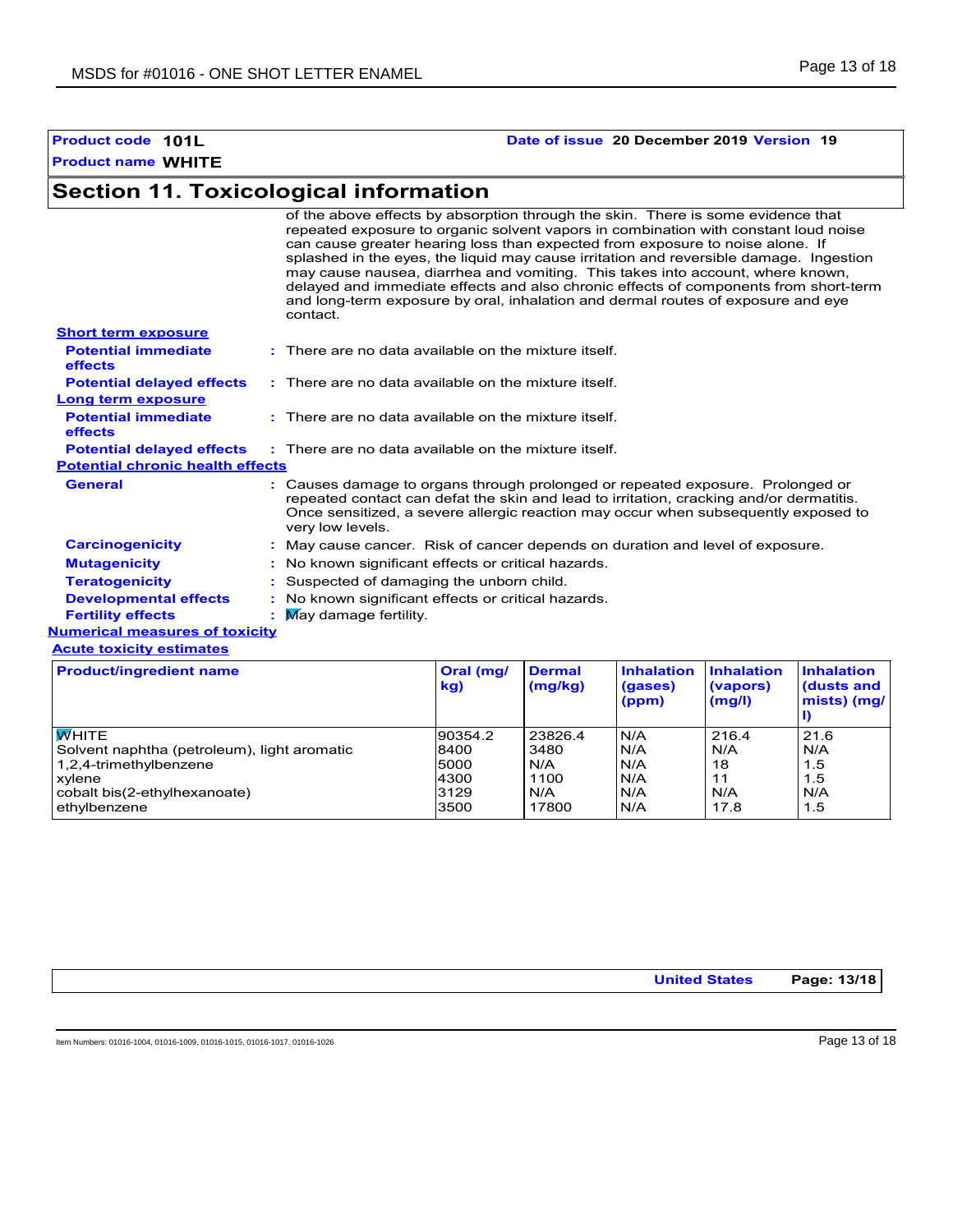#### **Product code 101L Date of issue 20 December 2019 Version 19**

**Product name WHITE**

# **Section 12. Ecological information**

| <b>Toxicity</b>                                                             |                                                         |                                 |                          |
|-----------------------------------------------------------------------------|---------------------------------------------------------|---------------------------------|--------------------------|
| <b>Product/ingredient name</b>                                              | <b>Result</b>                                           | <b>Species</b>                  | <b>Exposure</b>          |
| <b>Itit</b> anium dioxide<br>Solvent naphtha (petroleum),<br>light aromatic | Acute LC50 >100 mg/l Fresh water<br>Acute LC50 8.2 mg/l | Daphnia - Daphnia magna<br>Fish | l 48 hours<br>l 96 hours |
| 2-ethylhexanoic acid,<br>zirconium salt                                     | Acute LC50 >100 mg/l                                    | Fish                            | l 96 hours               |
| ethylbenzene                                                                | Acute LC50 150 to 200 mg/l Fresh water                  | l Fish                          | l 96 hours               |

#### **Persistence and degradability**

| <b>Product/ingredient name</b>                                         | <b>Aquatic half-life</b> | <b>Photolysis</b> | Biodegradability |
|------------------------------------------------------------------------|--------------------------|-------------------|------------------|
| $\mathcal{\overline{D}}$ istillates (petroleum),<br>hydrotreated light |                          |                   | Readily          |
| xvlene                                                                 |                          |                   | Readily          |
| ethylbenzene                                                           |                          |                   | Readily          |

#### **Bioaccumulative potential**

| <b>Product/ingredient name</b> | $\mathsf{LogP}_\mathsf{ow}$ | <b>BCF</b>  | <b>Potential</b> |
|--------------------------------|-----------------------------|-------------|------------------|
| Stoddard solvent               | 3.16 to 7.06                |             | high             |
| Distillates (petroleum),       |                             | 159         | low              |
| hydrotreated light             |                             |             |                  |
| 1,2,4-trimethylbenzene         | 3.63                        | 120.23      | low              |
| xvlene                         | 3.16                        | 7.4 to 18.5 | low              |
| ethylbenzene                   | 3.15                        | 79.43       | low              |

#### **Mobility in soil**

**Soil/water partition coefficient (KOC)**

**:** Not available.

# **Section 13. Disposal considerations**

| <b>Disposal methods</b> | The generation of waste should be avoided or minimized wherever possible. Disposal<br>of this product, solutions and any by-products should at all times comply with the<br>requirements of environmental protection and waste disposal legislation and any<br>regional local authority reguirements. Dispose of surplus and non-recyclable products<br>via a licensed waste disposal contractor. Waste should not be disposed of untreated to<br>the sewer unless fully compliant with the requirements of all authorities with jurisdiction.<br>Waste packaging should be recycled. Incineration or landfill should only be considered<br>when recycling is not feasible. This material and its container must be disposed of in a<br>safe way. Care should be taken when handling emptied containers that have not been<br>cleaned or rinsed out. Empty containers or liners may retain some product residues.<br>Vapor from product residues may create a highly flammable or explosive atmosphere<br>inside the container. Do not cut, weld or grind used containers unless they have been<br>cleaned thoroughly internally. Avoid dispersal of spilled material and runoff and contact<br>with soil, waterways, drains and sewers. |
|-------------------------|------------------------------------------------------------------------------------------------------------------------------------------------------------------------------------------------------------------------------------------------------------------------------------------------------------------------------------------------------------------------------------------------------------------------------------------------------------------------------------------------------------------------------------------------------------------------------------------------------------------------------------------------------------------------------------------------------------------------------------------------------------------------------------------------------------------------------------------------------------------------------------------------------------------------------------------------------------------------------------------------------------------------------------------------------------------------------------------------------------------------------------------------------------------------------------------------------------------------------------------|
|                         | Disposal should be in accordance with applicable regional, patienal and local laws and requisions                                                                                                                                                                                                                                                                                                                                                                                                                                                                                                                                                                                                                                                                                                                                                                                                                                                                                                                                                                                                                                                                                                                                        |

#### **Disposal should be in accordance with applicable regional, national and local laws and regulations.**

**United States Page: 14/18**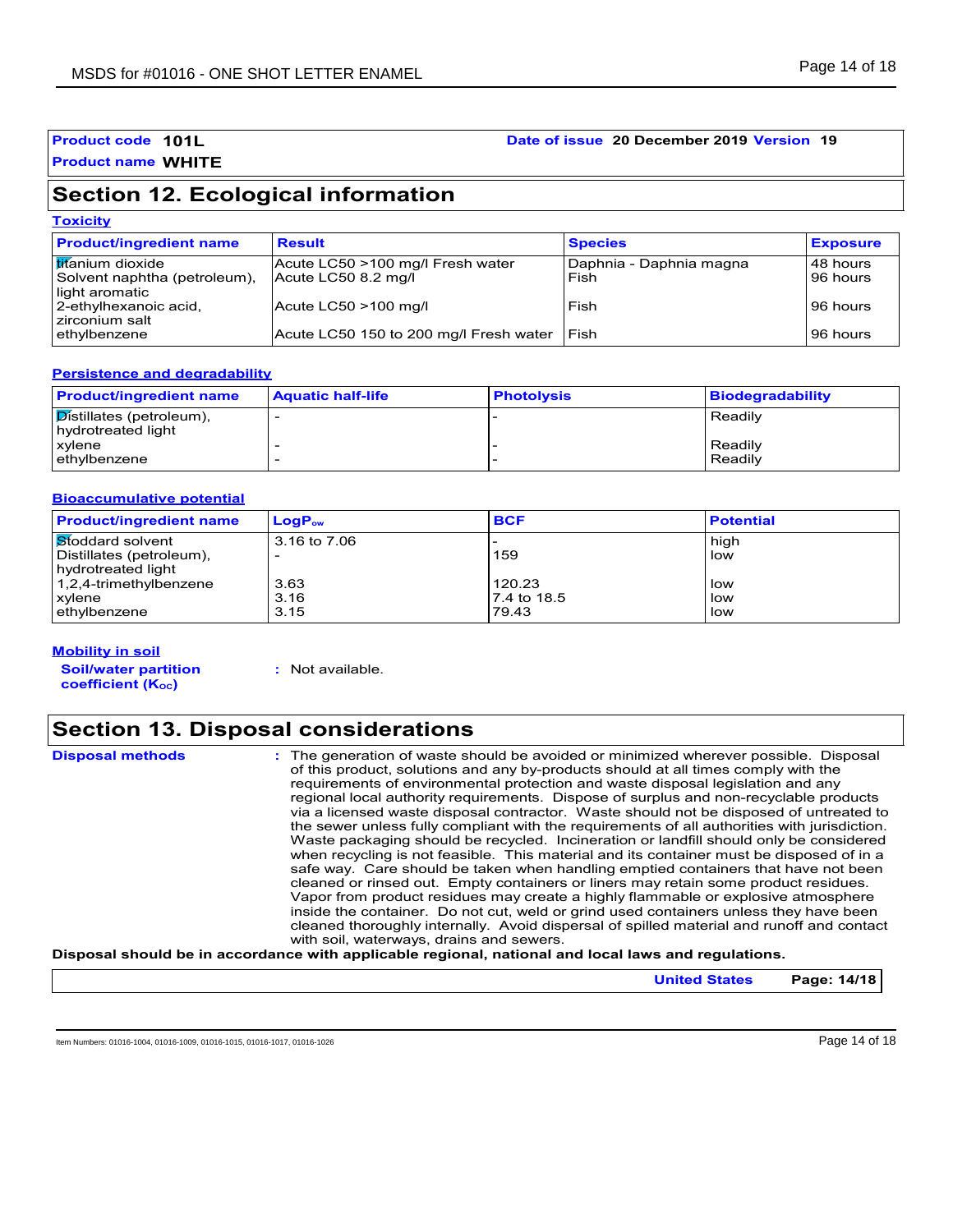#### **Product code 101L Date of issue 20 December 2019 Version 19**

**Product name WHITE**

### **Section 13. Disposal considerations**

**Refer to Section 7: HANDLING AND STORAGE and Section 8: EXPOSURE CONTROLS/PERSONAL PROTECTION for additional handling information and protection of employees. Section 6. Accidental release measures**

#### **14. Transport information**

|                                         | <b>DOT</b>      | <b>IMDG</b>     | <b>IATA</b>     |
|-----------------------------------------|-----------------|-----------------|-----------------|
| <b>UN number</b>                        | <b>UN1263</b>   | <b>UN1263</b>   | UN1263          |
| <b>UN proper shipping</b><br>name       | PAINT           | <b>PAINT</b>    | <b>PAINT</b>    |
| <b>Transport hazard class 3</b><br>(es) |                 | 3               | 3               |
| <b>Packing group</b>                    | Ш               | Ш               | Ш               |
| <b>Environmental hazards No.</b>        |                 | No.             | No.             |
| <b>Marine pollutant</b><br>substances   | Not applicable. | Not applicable. | Not applicable. |
| <b>Product RQ (lbs)</b>                 | 9674.9          | Not applicable. | Not applicable. |
| <b>RQ substances</b>                    | <b>Kylene</b> ) | Not applicable. | Not applicable. |

#### **Additional information**

| <b>DOT</b>  | : This product may be re-classified as "Combustible Liquid," unless transported by vessel or aircraft.<br>Non-bulk packages (less than or equal to 119 gal) of combustible liquids are not regulated as<br>hazardous materials in package sizes less than the product reportable quantity. |
|-------------|--------------------------------------------------------------------------------------------------------------------------------------------------------------------------------------------------------------------------------------------------------------------------------------------|
| <b>IMDG</b> | : None identified.                                                                                                                                                                                                                                                                         |
| <b>IATA</b> | : None identified.                                                                                                                                                                                                                                                                         |

**Special precautions for user Transport within user's premises:** always transport in closed containers that are **:** upright and secure. Ensure that persons transporting the product know what to do in the event of an accident or spillage.

# **Section 15. Regulatory information**

#### **United States**

**United States inventory (TSCA 8b) :** All components are listed or exempted.

#### **SARA 302/304**

**SARA 304 RQ :** Not applicable.

#### **Composition/information on ingredients**

No products were found.

#### **SARA 311/312**

**United States Page: 15/18**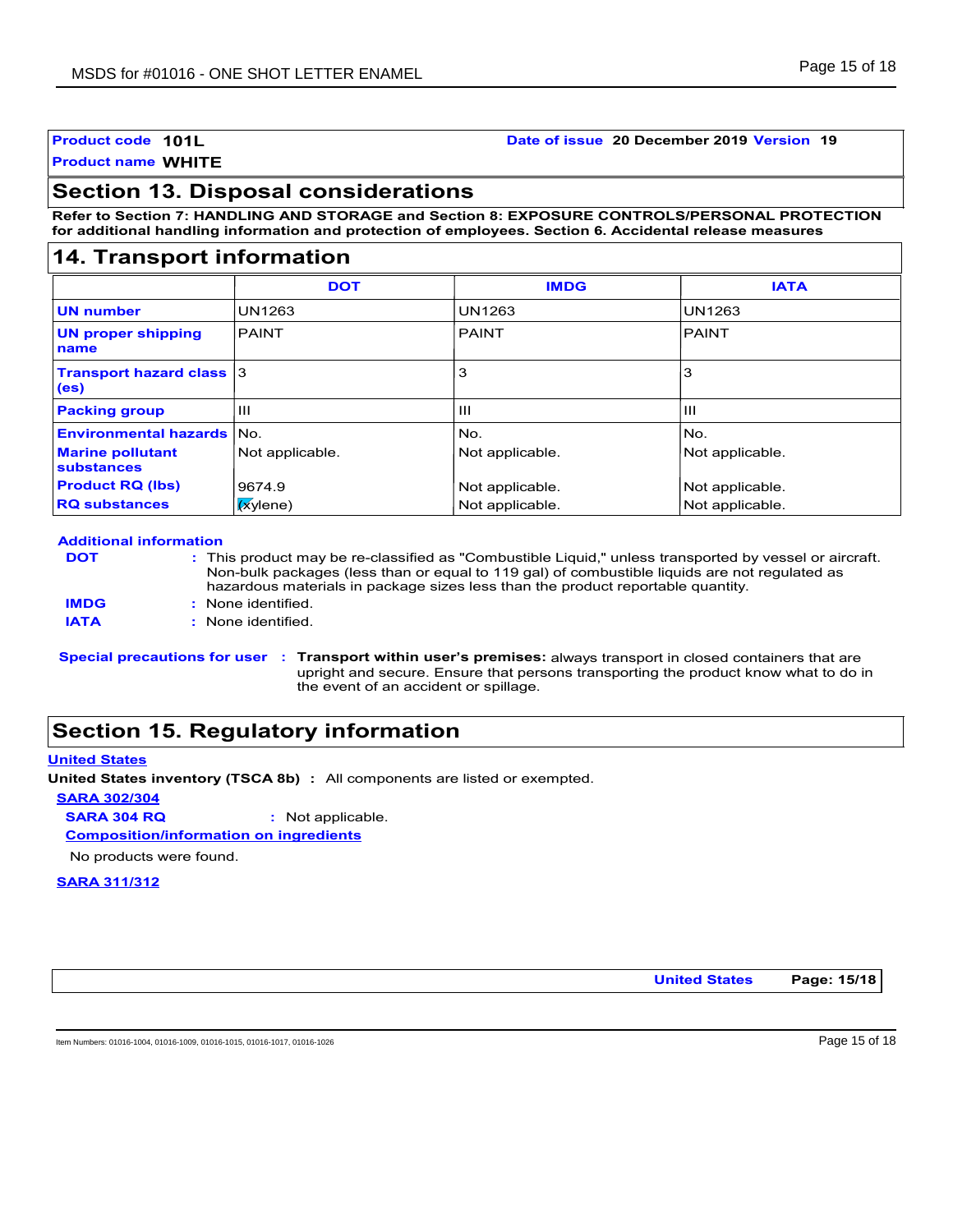#### **Product code 101L Date of issue 20 December 2019 Version 19**

# **Section 15. Regulatory information**

| <b>Classification</b> | $\frac{1}{2}$ $\mathsf{FLAMMABLE}$ LIQUIDS - Category 3             |
|-----------------------|---------------------------------------------------------------------|
|                       | EYE IRRITATION - Category 2A                                        |
|                       | SKIN SENSITIZATION - Category 1                                     |
|                       | CARCINOGENICITY - Category 1B                                       |
|                       | TOXIC TO REPRODUCTION (Fertility) - Category 1B                     |
|                       | TOXIC TO REPRODUCTION (Unborn child) - Category 2                   |
|                       | SPECIFIC TARGET ORGAN TOXICITY (REPEATED EXPOSURE) (central nervous |
|                       | system (CNS)) - Category 1                                          |
|                       | HNOC - Defatting irritant                                           |
|                       |                                                                     |

#### **Composition/information on ingredients**

| <b>Name</b>                                    | $\%$                        | <b>Classification</b>                                                                                                                                                                                                                                                                                                                        |
|------------------------------------------------|-----------------------------|----------------------------------------------------------------------------------------------------------------------------------------------------------------------------------------------------------------------------------------------------------------------------------------------------------------------------------------------|
| <b>titanium</b> dioxide<br>Stoddard solvent    | $≥20 - ≤50$<br>$≥5.0 - ≤10$ | CARCINOGENICITY - Category 2<br>FLAMMABLE LIQUIDS - Category 3<br>EYE IRRITATION - Category 2A<br>SPECIFIC TARGET ORGAN TOXICITY (REPEATED<br>EXPOSURE) (central nervous system (CNS)) - Category 1<br><b>ASPIRATION HAZARD - Category 1</b><br><b>HNOC - Defatting irritant</b>                                                             |
| Distillates (petroleum),<br>hydrotreated light | $≥1.0 - ≤5.0$               | <b>ASPIRATION HAZARD - Category 1</b>                                                                                                                                                                                                                                                                                                        |
| Solvent naphtha (petroleum),<br>light aromatic | $≥1.0 - ≤5.0$               | <b>FLAMMABLE LIQUIDS - Category 3</b><br>SPECIFIC TARGET ORGAN TOXICITY (SINGLE EXPOSURE)<br>(Respiratory tract irritation) - Category 3<br>SPECIFIC TARGET ORGAN TOXICITY (SINGLE EXPOSURE)<br>(Narcotic effects) - Category 3<br><b>ASPIRATION HAZARD - Category 1</b><br><b>HNOC - Defatting irritant</b>                                 |
| Naphtha (petroleum),<br>hydrotreated heavy     | $≥1.0 - ≤5.0$               | FLAMMABLE LIQUIDS - Category 4<br>EYE IRRITATION - Category 2A<br>SPECIFIC TARGET ORGAN TOXICITY (SINGLE EXPOSURE)<br>(Respiratory tract irritation) - Category 3<br><b>ASPIRATION HAZARD - Category 1</b><br>HNOC - Defatting irritant                                                                                                      |
| 1,2,4-trimethylbenzene                         | $≥1.0 - ≤4.2$               | FLAMMABLE LIQUIDS - Category 3<br><b>ACUTE TOXICITY (inhalation) - Category 4</b><br><b>SKIN IRRITATION - Category 2</b><br>EYE IRRITATION - Category 2A<br>SPECIFIC TARGET ORGAN TOXICITY (SINGLE EXPOSURE)<br>(Respiratory tract irritation) - Category 3<br><b>HNOC - Defatting irritant</b>                                              |
| xylene                                         | $≤1.8$                      | FLAMMABLE LIQUIDS - Category 3<br>ACUTE TOXICITY (dermal) - Category 4<br><b>ACUTE TOXICITY (inhalation) - Category 4</b><br><b>SKIN IRRITATION - Category 2</b><br>EYE IRRITATION - Category 2A<br>SPECIFIC TARGET ORGAN TOXICITY (SINGLE EXPOSURE)<br>(Respiratory tract irritation) - Category 3<br><b>ASPIRATION HAZARD - Category 1</b> |
| 2-ethylhexanoic acid, zirconium<br>salt        | ≤1.0                        | COMBUSTIBLE DUSTS<br>TOXIC TO REPRODUCTION (Fertility) (oral) - Category 2<br>TOXIC TO REPRODUCTION (Unborn child) (oral) - Category 2                                                                                                                                                                                                       |
|                                                |                             | <b>United States</b><br>Page: 16/18                                                                                                                                                                                                                                                                                                          |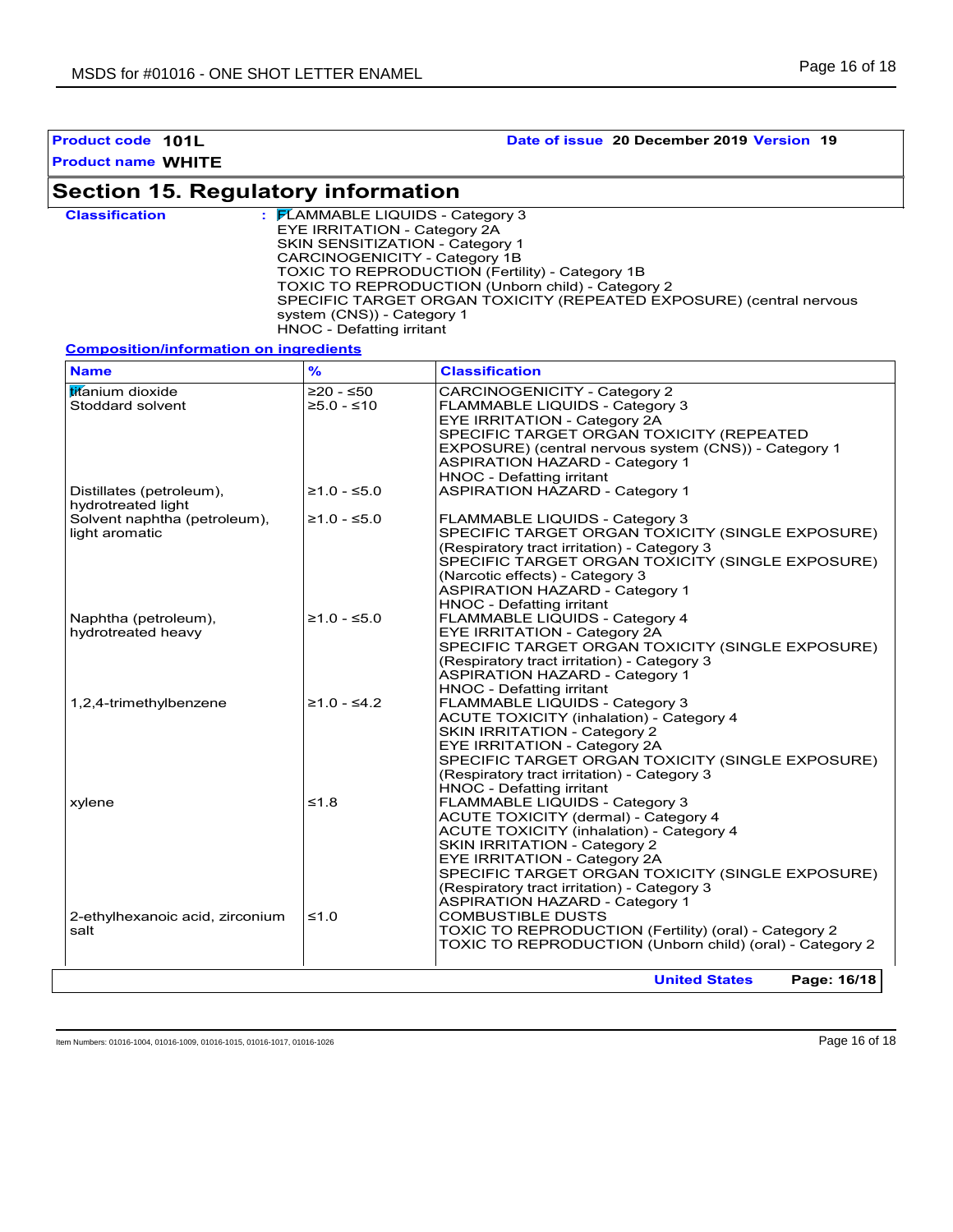| Product code 101L<br><b>Product name WHITE</b> |                | Date of issue 20 December 2019 Version 19                                                                                                                                                                                                                                                                                                                                                                                                                          |  |
|------------------------------------------------|----------------|--------------------------------------------------------------------------------------------------------------------------------------------------------------------------------------------------------------------------------------------------------------------------------------------------------------------------------------------------------------------------------------------------------------------------------------------------------------------|--|
| <b>Section 15. Regulatory information</b>      |                |                                                                                                                                                                                                                                                                                                                                                                                                                                                                    |  |
| cobalt bis(2-ethylhexanoate)<br>ethylbenzene   | < 1.0<br>< 1.0 | EYE IRRITATION - Category 2A<br>SKIN SENSITIZATION - Category 1A<br>CARCINOGENICITY - Category 1B<br><b>TOXIC TO REPRODUCTION (Fertility) - Category 1B</b><br><b>FLAMMABLE LIQUIDS - Category 2</b><br><b>ACUTE TOXICITY (inhalation) - Category 4</b><br><b>CARCINOGENICITY - Category 2</b><br>SPECIFIC TARGET ORGAN TOXICITY (REPEATED<br>EXPOSURE) (hearing organs) - Category 2<br><b>ASPIRATION HAZARD - Category 1</b><br><b>HNOC - Defatting irritant</b> |  |
| <b>SARA 313</b>                                |                |                                                                                                                                                                                                                                                                                                                                                                                                                                                                    |  |

| <b>Supplier notification</b> | <b>Chemical name</b>             | <b>CAS number</b> | <b>Concentration</b> |
|------------------------------|----------------------------------|-------------------|----------------------|
|                              | : $\sqrt{2}$ ,4-trimethylbenzene | 95-63-6           | $1 - 5$              |
|                              | xvlene                           | 1330-20-7         | $0.5 - 1.5$          |
|                              | cobalt bis(2-ethylhexanoate)     | 136-52-7          | $0.1 - 1$            |
|                              | ethylbenzene                     | $100 - 41 - 4$    | $01 - 1$             |
|                              |                                  |                   |                      |

SARA 313 notifications must not be detached from the SDS and any copying and redistribution of the SDS shall include copying and redistribution of the notice attached to copies of the SDS subsequently redistributed.

**Additional environmental information is contained on the Environmental Data Sheet for this product, which can be obtained from your PPG representative.**

#### **California Prop. 65**

**WARNING**: Cancer - www.P65Warnings.ca.gov.

### **Section 16. Other information**

**Hazardous Material Information System (U.S.A.)**

**Health** : 2 \* **Flammability** : 2 **Physical hazards** : 0 0

( \* ) - Chronic effects

Caution: HMIS® ratings are based on a 0-4 rating scale, with 0 representing minimal hazards or risks, and 4 representing significant hazards or<br>risks. Although HMIS® ratings and the associated label are not required on MSD **preparer may choose to provide them. HMIS® ratings are to be used with a fully implemented HMIS® program. HMIS® is a registered trademark and service mark of the American Coatings Association, Inc.**

**The customer is responsible for determining the PPE code for this material. For more information on HMIS® Personal Protective Equipment (PPE) codes, consult the HMIS® Implementation Manual.**

| <b>National Fire Protection Association (U.S.A.)</b> |                                                                                                                                                                                                                                                                                                                                                                     |
|------------------------------------------------------|---------------------------------------------------------------------------------------------------------------------------------------------------------------------------------------------------------------------------------------------------------------------------------------------------------------------------------------------------------------------|
| Health : 2 Flammability : 2                          | <b>Instability</b> : 0                                                                                                                                                                                                                                                                                                                                              |
| Date of previous issue                               | : 9/6/2019                                                                                                                                                                                                                                                                                                                                                          |
| <b>Organization that prepared : EHS</b><br>the MSDS  |                                                                                                                                                                                                                                                                                                                                                                     |
| <b>Key to abbreviations</b>                          | $:$ ATE = Acute Toxicity Estimate<br><b>BCF</b> = Bioconcentration Factor<br>GHS = Globally Harmonized System of Classification and Labelling of Chemicals<br>IATA = International Air Transport Association<br>IBC = Intermediate Bulk Container<br>IMDG = International Maritime Dangerous Goods<br>LogPow = logarithm of the octanol/water partition coefficient |

**United States Page: 17/18**

Item Numbers: 01016-1004, 01016-1009, 01016-1015, 01016-1017, 01016-1026 Page 17 of 18